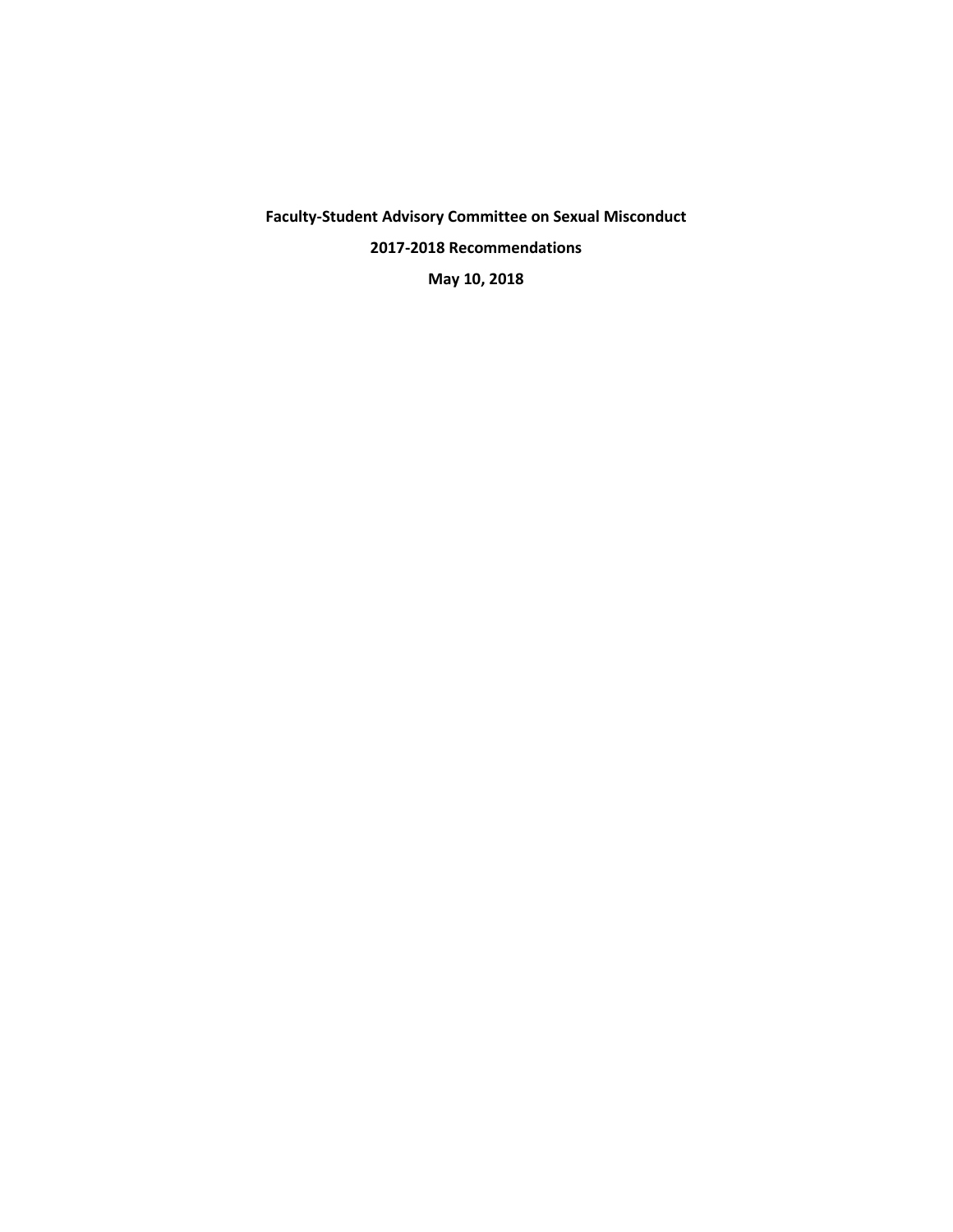|  | <b>TABLE OF CONTENTS</b> |
|--|--------------------------|
|  |                          |

| THE FACULTY-STUDENT ADVISORY COMMITTEE ON SEXUAL MISCONDUCT 2      |
|--------------------------------------------------------------------|
|                                                                    |
|                                                                    |
|                                                                    |
|                                                                    |
|                                                                    |
|                                                                    |
| RELATIONSHIPS BETWEEN INDIVIDUALS OF DIFFERENT UNIVERSITY STATUS14 |
|                                                                    |
|                                                                    |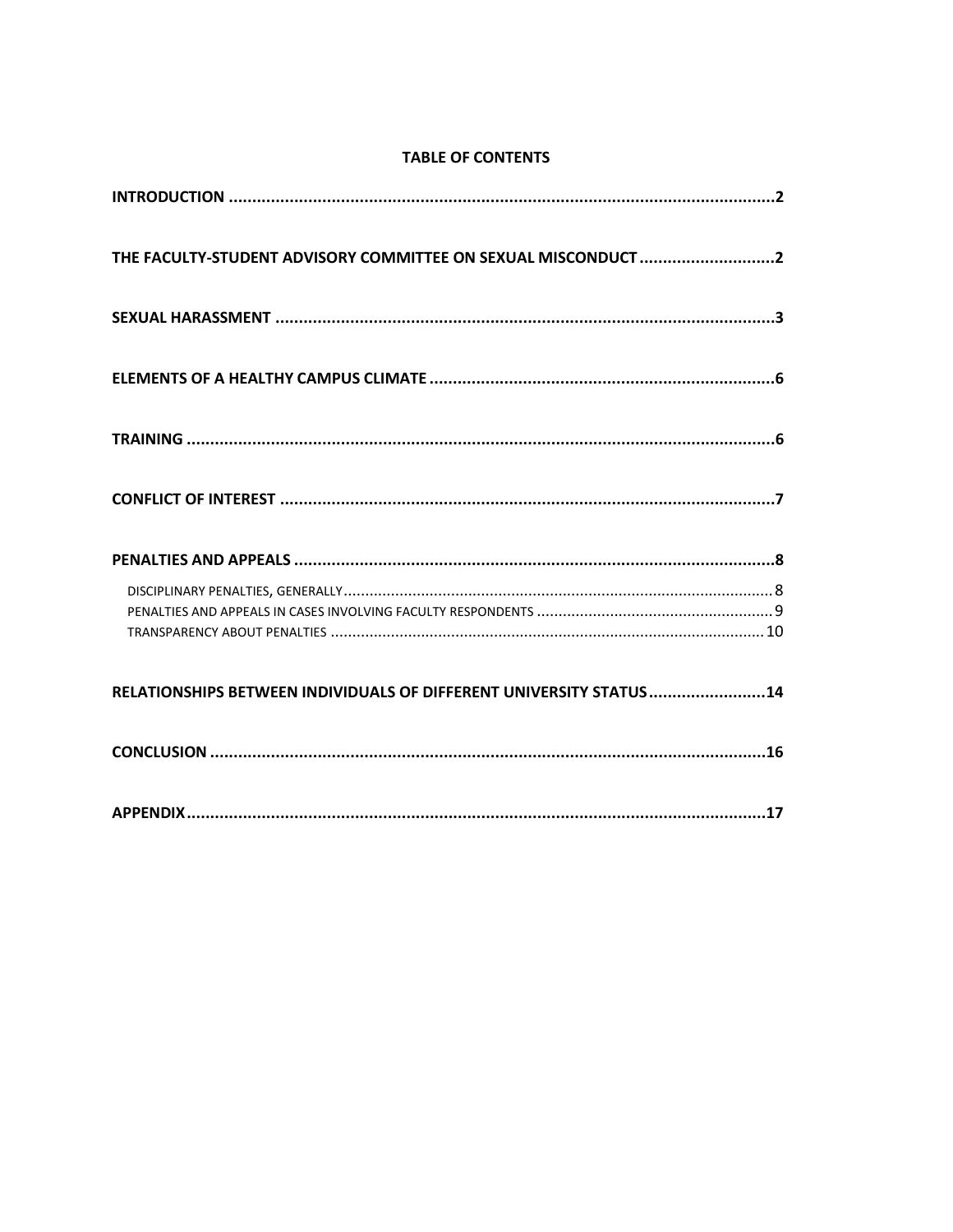# **Faculty-Student Committee on Sexual Misconduct**

# **2017-2018**

Nicole Shelton, Stuart Professor of Psychology, Co-chair

Michele Minter, Vice Provost for Institutional Equity and Diversity, Co-chair

Kathleen Deignan, Dean of Undergraduate Students

Jacqueline Deitch-Stackhouse, Director of the Sexual Harassment/Assault, Advising, Resources, and Education (SHARE) Office

Frederick Hughson, Professor of Molecular Biology

Krupa Jani, Graduate Student in Molecular Biology

Peyton Lawrenz, Class of 2019

Deborah Yashar, Professor of Politics and International Affairs, Woodrow Wilson School

Nicholas Wu, Class of 2019

Michael Zhang, Graduate Student in Art and Archaeology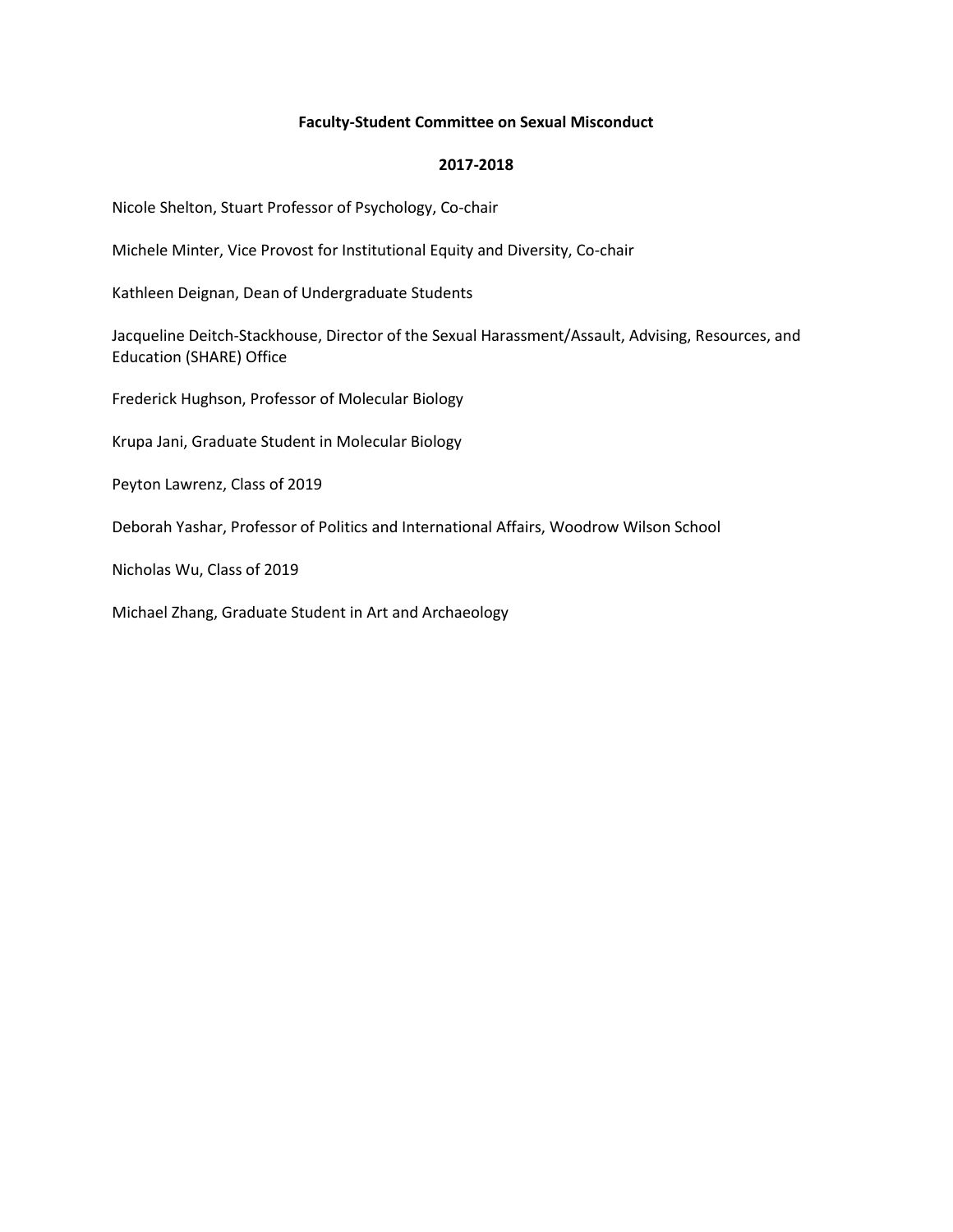# **I. Introduction**

Sexual misconduct can undermine the academic prospects, working conditions, living environment, and health of members of our campus community. The University is committed to, and has the responsibility to, ensure that all of its members can learn, work, and thrive in a safe, supportive, and fair environment, free from sexual misconduct and other forms of impermissible discrimination. As such, it supports complainants<sup>[1](#page-3-0)</sup> and victims during Title IX investigations and throughout their time at Princeton, investigates complaints diligently, fairly and impartially, and assigns appropriate penalties to respondents when the evidence establishes violations of our policies.

# II. **The Faculty-Student Advisory Committee on Sexual Misconduct**

The Faculty-Student Advisory Committee on Sexual Misconduct, comprising faculty members, administrators, graduate students, and undergraduates, was established in 2014 to serve as an advisory group to the University President and Provost regarding Princeton's work to prevent sex discrimination and sexual misconduct. We conduct our work in conjunction with applicable legal guidance, including federal guidance regarding Title IX of the Education Amendments of 1972, the law which prohibits sexbased discrimination in higher education, and Title VII of the Civil Rights Act of 1964, which similarly prohibits sex-based discrimination in the workplace. Among our responsibilities, the Committee:

- Identifies and recommends strategies to ensure that students understand their rights under Title IX and the University's related policy and procedures, and understand how to report possible violations of Title IX and/or the Policy;
- Recommends strategies for improving the effectiveness of the University's procedures, support services, and resources available to students;
- Offers input regarding programming focused on the prevention of sex discrimination and sexual misconduct, including outreach and educational activities;
- Makes [annual recommendations](https://sexualmisconduct.princeton.edu/reports) related to training and programming; and
- Organizes the administration and review of the [We Speak survey.](https://sexualmisconduct.princeton.edu/sites/sexualmisconduct/files/wespeak2017.pdf)

<span id="page-3-0"></span> $1$  We use the term "complainant" to describe the person who alleges that they have been a victim of sexual misconduct; we use the term "respondent" to describe the person who is alleged to have committed sexual misconduct.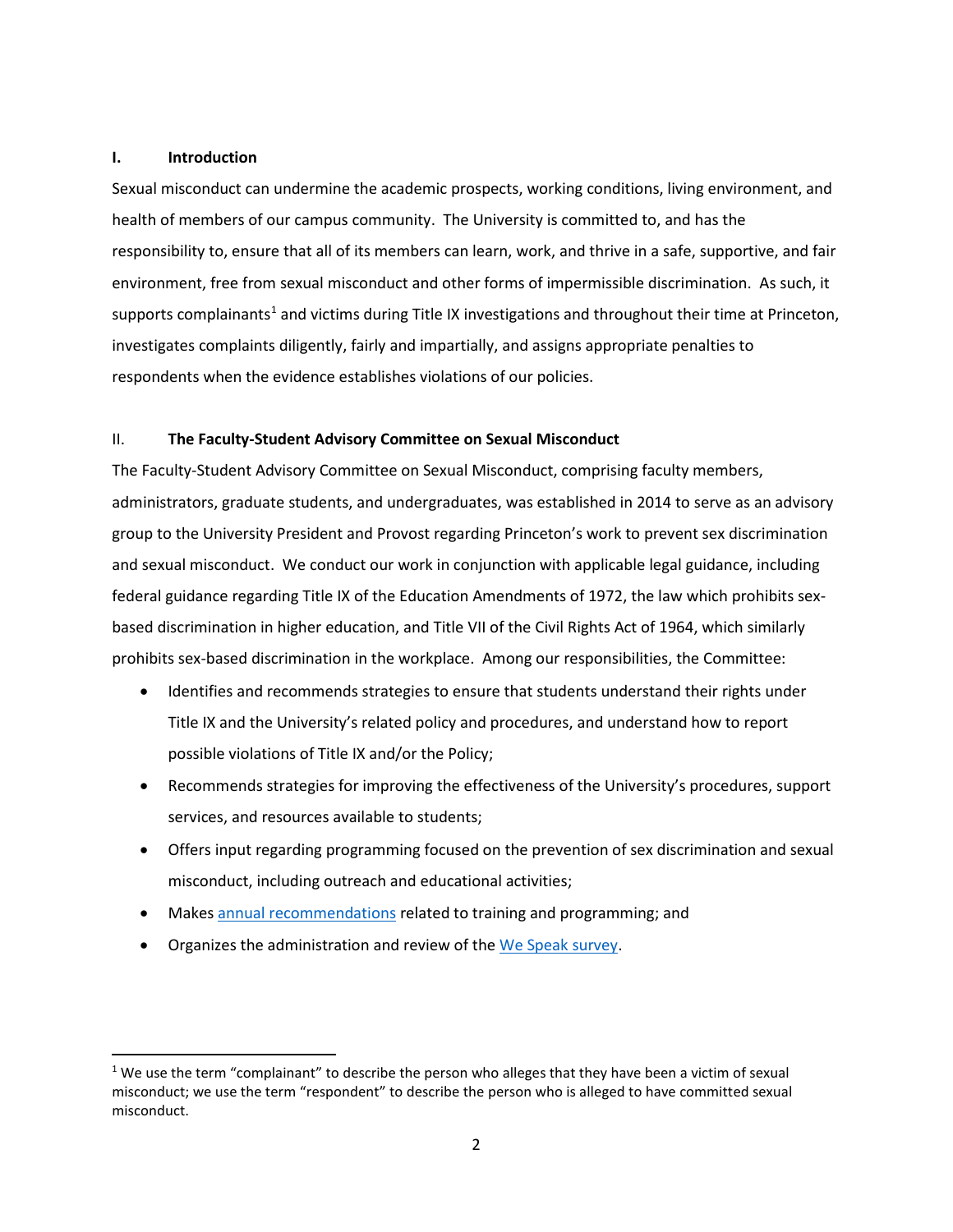Over the course of the 2017-2018 academic year, the Committee engaged in several activities to identify ways to prevent sexual misconduct. These activities included analyzing and publishing results of the We Speak Survey and working with academic departments to develop best practices for a healthy climate. In the fall, the Committee received questions about whether and how our policies, procedures, and practices prevent and respond to sexual harassment, and whether there are opportunities for further improvement. Given the importance of these issues, we hosted multiple open meetings during November and December 2017 and solicited written feedback from the community about sexual misconduct. In gathering input, we witnessed the thoughtful reflection and commitment that members of our community have with respect to these issues. We heard concerns related to sexual misconduct generally, but many of the concerns raised pertained specifically to sexual harassment that involved power differentials, particularly situations involving faculty members engaging in harassing and/or inappropriate conduct toward graduate students. We used these open meeting discussions, written feedback, and data from the We Speak survey to inform the Committee's discussions and the recommendations we make below.

We want to express our thanks for the many suggestions and ideas that we received and continue to receive—we understand how difficult it is to discuss these issues, particularly for those who have been harmed. If you would like to talk to someone about questions or concerns relating to sexual misconduct, we want to remind you of th[e confidential resources](https://sexualmisconduct.princeton.edu/resources-reporting/resources) that are available on campus. As a community, we should commit ourselves to continuing these difficult discussions. We hope that this report will help the University community to create an inclusive environment by practicing healthy and [respectful behaviors,](https://umatter.princeton.edu/respect) [intervening to support and protect the well-being of others,](https://umatter.princeton.edu/action-matters/care-others) and [reporting](https://sexualmisconduct.princeton.edu/resources-reporting/fac-staff-oblig)  [potential misconduct.](https://sexualmisconduct.princeton.edu/resources-reporting/fac-staff-oblig)

#### III. **Sexual Harassment**

In this report, we use the University's definition of sexual harassment, which is stated below and as implemented in the Title IX process. Sexual harassment is a type of sexual misconduct that falls under Princeton'[s Policy on Sex Discrimination and Sexual Misconduct](http://www.princeton.edu/pub/rrr/part1/index.xml#comp13) ("Policy").<sup>[2](#page-4-0)</sup> As defined by our Policy, sexual harassment is "unwelcome verbal or physical behavior which is directed at a person based on sex,

<span id="page-4-0"></span><sup>&</sup>lt;sup>2</sup> The other forms of sexual misconduct that are prohibited under the [Policy](http://www.princeton.edu/pub/rrr/part1/index.xml#comp133) are non-consensual sexual penetration; non-consensual sexual contact; sexual exploitation; inappropriate conduct related to sex, gender identity, or gender expression; intimate relationship violence; domestic violence; stalking; and retaliation. In addition, the Policy prohibits sex discrimination.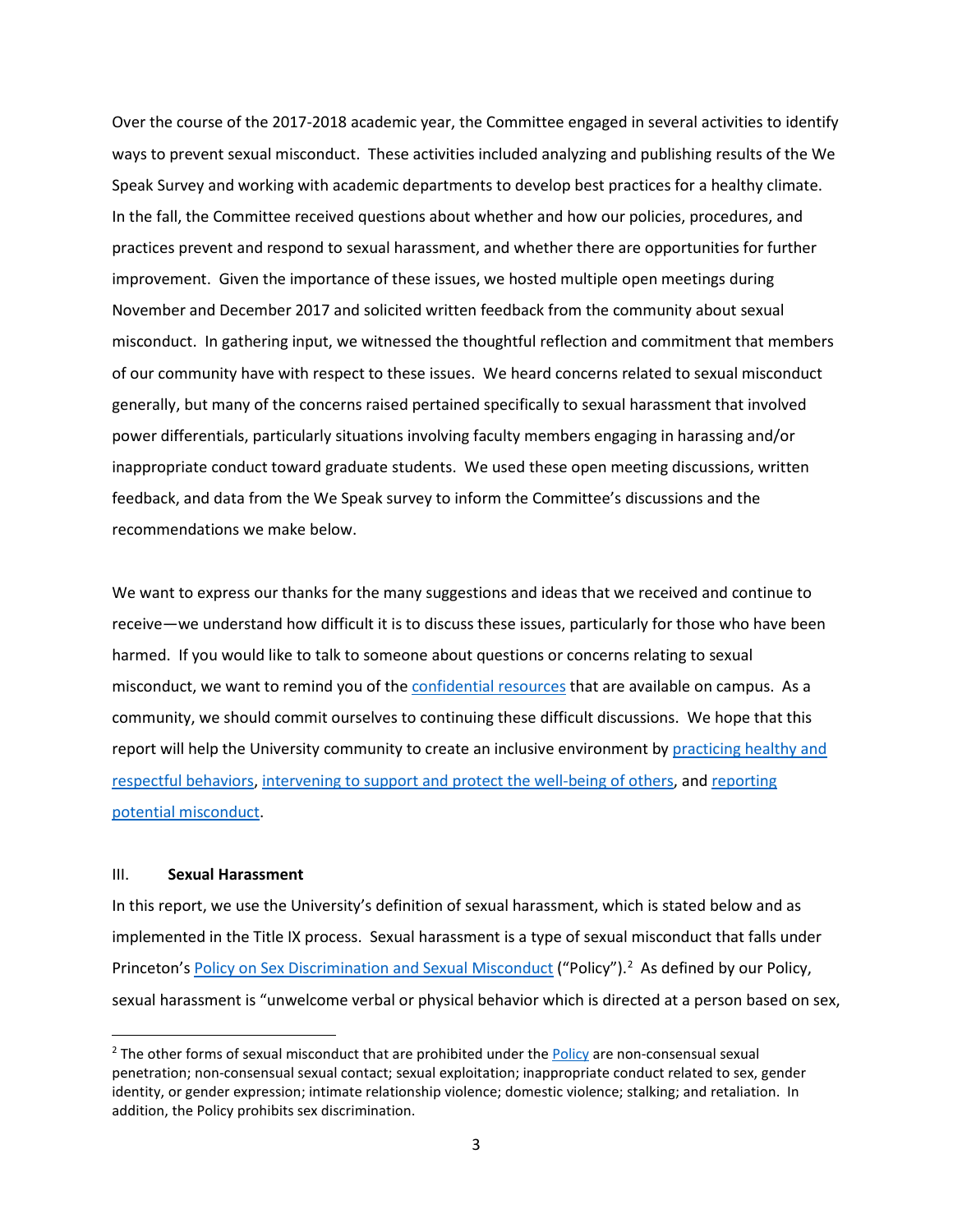gender identity or gender expression, when these behaviors are sufficiently severe and/or pervasive to have the effect of unreasonably interfering with an individual's educational experience, working conditions, or living conditions by creating an intimidating, hostile, or offensive environment." The Policy further states that "sexual harassment is deemed especially serious when submission to or rejection of such conduct is made implicitly or explicitly a term or condition of instruction, employment, or participation in any University activity or benefit; or submission to or rejection of these behaviors by an individual is used as a basis for evaluation in making academic or personnel decisions." Sexual harassment may be accompanied by other types of sex- or gender-based discrimination or sexual misconduct or violations of other University policies.

Research shows that sexual harassment is facilitated by environments in which power differentials are amplified.<sup>[3](#page-5-0)</sup> In an academic context there are power differentials between students and faculty, and among faculty of different ranks. Sexual harassment of students by faculty members or other intellectual mentors is of special concern in an academic context like that of Princeton. Graduate students, postdoctoral fellows, instructors and untenured professors, and other early career scholars are highly dependent on the goodwill of their senior colleagues, professors, and advisers as they seek to establish their academic careers. Harassment of these individuals undermines the University's mission of teaching and research by violating professional boundaries, abusing trust, and introducing unfairness and bias into the educational experience. Moreover, the disproportionate impact of sexual harassment on women subverts Princeton's efforts to diversify the academy. [Recent research](http://journals.sagepub.com/doi/pdf/10.1177/0891243217704631) by Heather McLaughlin, Christopher Uggen, and Amy Blackstone demonstrates that women who experience sexual harassment in the workplace are six-and-a-half times more likely to leave their jobs compared to women who do not have such experiences.

In th[e 2017 We Speak survey,](https://sexualmisconduct.princeton.edu/sites/sexualmisconduct/files/wespeak2017.pdf) which surveyed Princeton undergraduate and graduate students about their experiences at the University:

• 9% of undergraduate women, 8% of graduate women, 3% of undergraduate men, and 1% of graduate men indicated that they had experienced sexual harassment during the 2016-2017 school year.

<span id="page-5-0"></span><sup>&</sup>lt;sup>3</sup> [www.eeoc.gov/eeoc/task\\_force/harassment/upload/report.pdf;](https://www.eeoc.gov/eeoc/task_force/harassment/upload/report.pdf) [www.nytimes.com/interactive/2017/12/28/upshot/sexual-harassment-survey-600-men.html.](https://www.nytimes.com/interactive/2017/12/28/upshot/sexual-harassment-survey-600-men.html)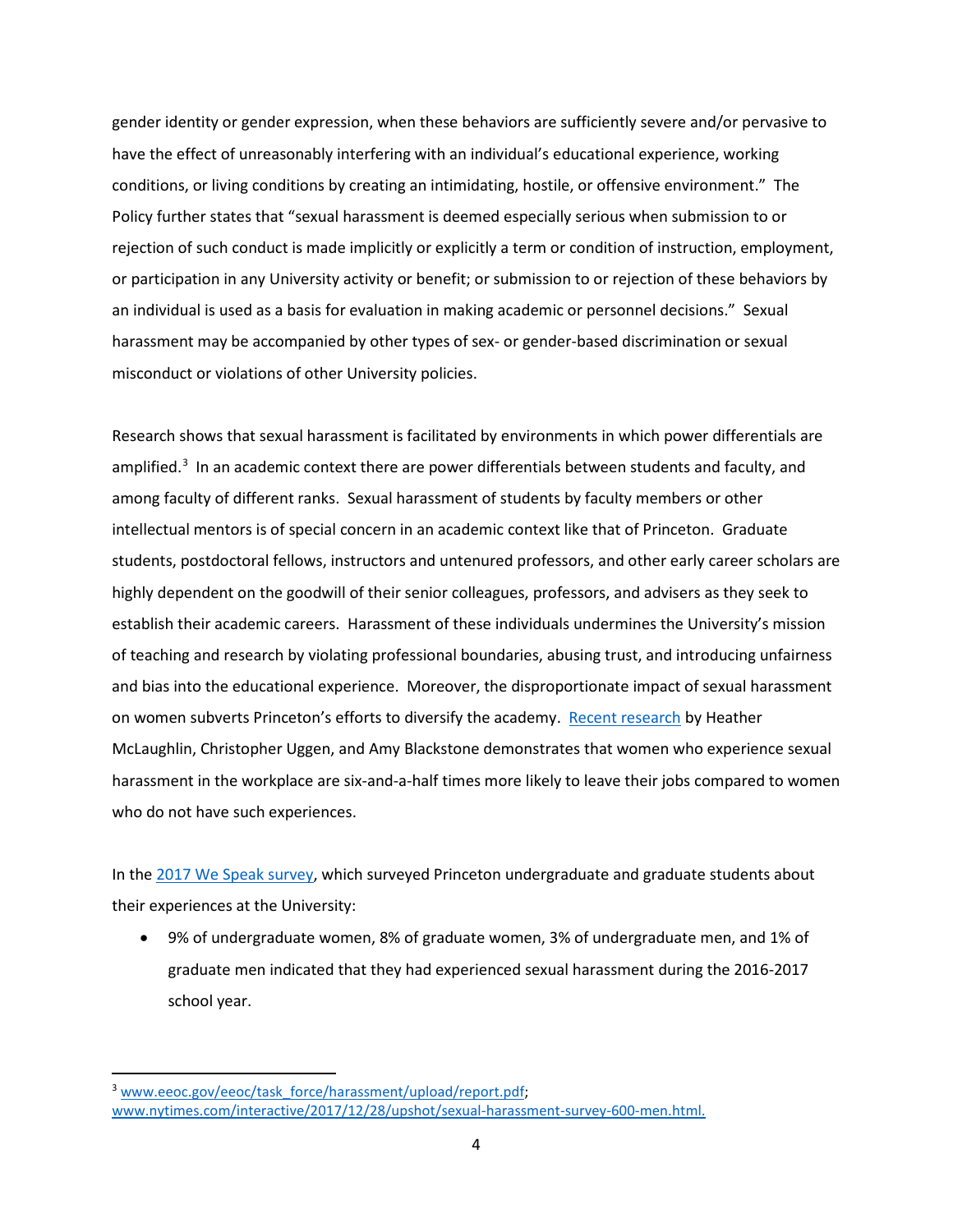• Of the 8% of graduate students who reported experiencing sexual harassment, 23% of the incidents involved an employee/staff member, faculty member, and/or postdoc, while 46% involved another Princeton graduate student; 43% of the most serious incidents occurred in their working environment.

The 2017 We Speak data also show that incidents of sexual harassment are underreported.

- Of the graduate women who reported experiencing sexual harassment during the 2016-2017 school year, 18% of those women reported the matter to non-confidential University resources (the Title IX Office, a professor or administrator, or the Department of Public Safety), and 11% of those women reported to a confidential University resource (Sexual Harassment/Assault Advising, Resources, and Education (SHARE) or Counseling and Psychological Services).
- Of those graduate students who indicated on the We Speak survey that they experienced harassment, 41% of those who chose not to tell anyone about the sexual harassment feared that telling someone would negatively impact their work relationships or be damaging to their career.

At the national level, the Association of American Universities (AAU) [2015 survey](https://www.aau.edu/sites/default/files/AAU-Files/Key-Issues/Campus-Safety/AAU-Campus-Climate-Survey-FINAL-10-20-17.pdf) found that 44% of female graduate students reported being sexually harassed since they became a student at their university, with 33% of the situations involving a faculty member, staff member, or administrator At the national level, the 2015 AAU survey found that reporting rates (to university resources or law enforcement) by female students (graduate and undergraduate) for sexual harassment was 9%.

Research shows that sexual harassment is facilitated by environments in which disrespect is tolerated and/or ignored.<sup>[4](#page-6-0)</sup> In addition to sex- and gender-based harassment, these disrespectful behaviors may include other forms of bias based on personal characteristics, bullying, and/or misuse or destruction of property.<sup>5</sup> According to a [recent study](https://papers.ssrn.com/sol3/papers.cfm?abstract_id=2971447) by Nancy Chi Cantalupo and William C. Kidder, sexual misconduct by faculty in the United States extends beyond verbal harassment/behavior. About half (53%) of the cases reviewed for their study involved faculty alleged to have engaged in unwelcome physical contact, including groping and sexual assault. Moreover, about half (53%) of the cases involved

<span id="page-6-0"></span> <sup>4</sup> [www.eeoc.gov/eeoc/task\\_force/harassment/upload/report.pdf.](http://www.eeoc.gov/eeoc/task_force/harassment/upload/report.pdf)

<span id="page-6-1"></span><sup>5</sup> [www.eeoc.gov/eeoc/task\\_force/harassment/upload/report.pdf;](https://www.eeoc.gov/eeoc/task_force/harassment/upload/report.pdf)

[www.nytimes.com/interactive/2017/12/28/upshot/sexual-harassment-survey-600-men.html.](https://www.nytimes.com/interactive/2017/12/28/upshot/sexual-harassment-survey-600-men.html)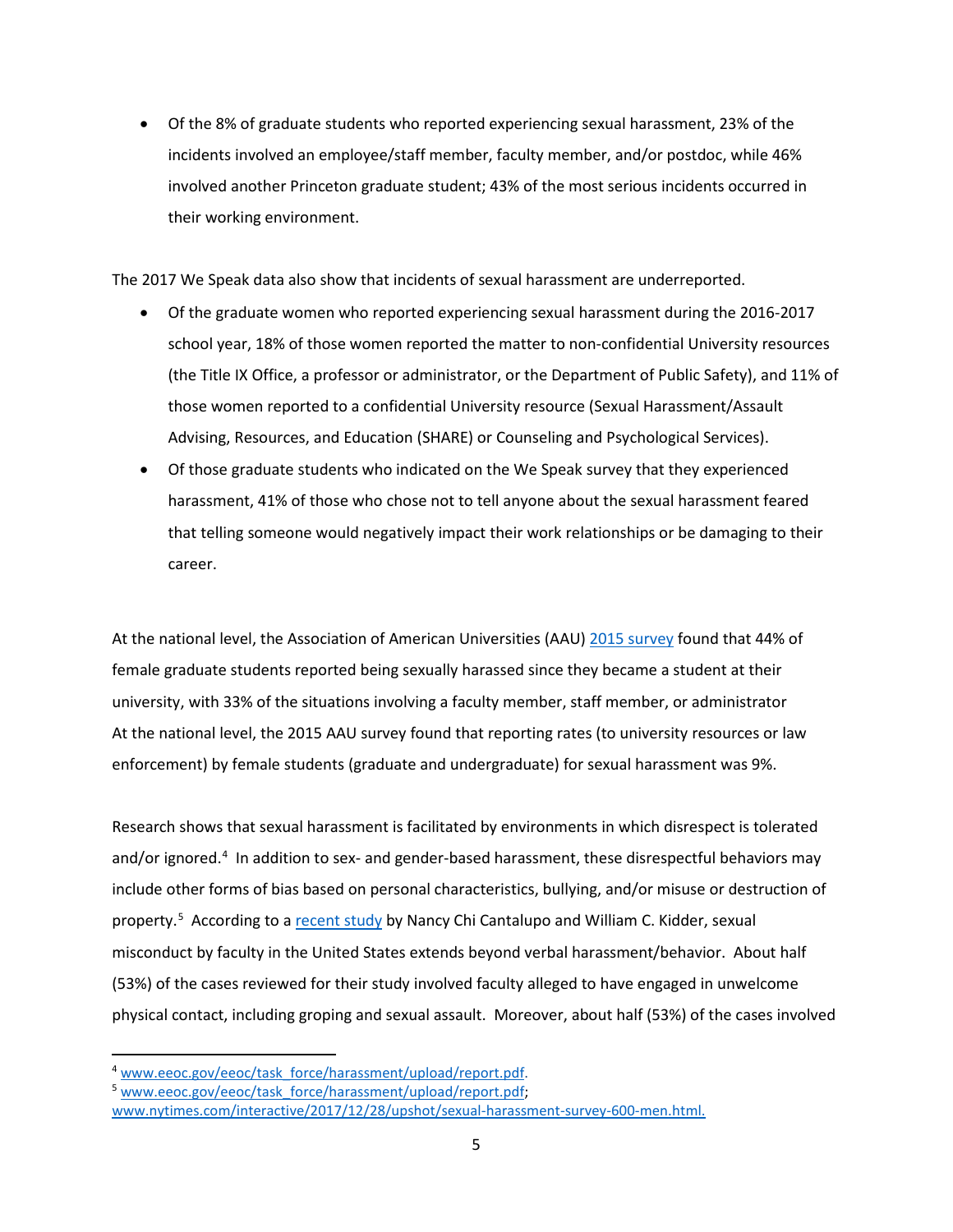professors allegedly engaged in serial sexual harassment. Taken together, the We Speak data and national data indicate that Princeton's environment resembles national trends regarding sexual harassment, and that these outcomes are unacceptably undermining the well-being of our community.

# IV. **Elements of a Healthy Campus Climate**

A healthy, supportive climate is an ongoing community responsibility. We learned that the University needs to do more to foster a healthy climate, including providing community members with information about how to support those who have experienced sexual misconduct and/or choose to report potential sexual misconduct. This report therefore includes an Appendix with descriptions of confidential resources, interim and long-term measures to support parties, and community responsibilities regarding reporting and non-retaliation. To ensure its ready availability, this information has also been added to the [FAQs regarding Sexual Misconduct.](https://sexualmisconduct.princeton.edu/faqs-students)

### **V. Training**

Over the years, to facilitate a healthy campus climate, our Committee has [recommended](https://sexualmisconduct.princeton.edu/reports) and implemented many forms of training for various members of our campus community, recognizing that individuals learn in a variety of different ways, and that learning is best achieved through different mediums and formats which are provided on an ongoing basis. $6$  We believe that regular training, customized to each audience, is essential. Individuals who are involved in investigating, adjudicating, setting discipline, or hearing appeals for complaints of sexual misconduct already receive training and will continue to do so on a regular basis. However, we believe that additional training is necessary to ensure that all members of the campus community understand their roles in promoting compliance with University policy and combatting sexual misconduct.

#### **We recommend expanded training in several areas**, including the following:

• **New faculty orientation should be expanded** to include dedicated discussion of the prevalence of sexual misconduct on our campus, faculty members' obligation to report potential misconduct, bystander intervention, and preventing retaliation.

<span id="page-7-0"></span> $6$  For example, online training regarding sexual misconduct is required for all incoming first year undergraduates and graduate students, and online training regarding sexual harassment is required for all employees and secondyear graduate students. A variety of in-person workshops are also provided, upon request, to faculty, staff, and students. See [Prevention Efforts](https://sexualmisconduct.princeton.edu/prevention-efforts) for more information regarding ongoing educational initiatives.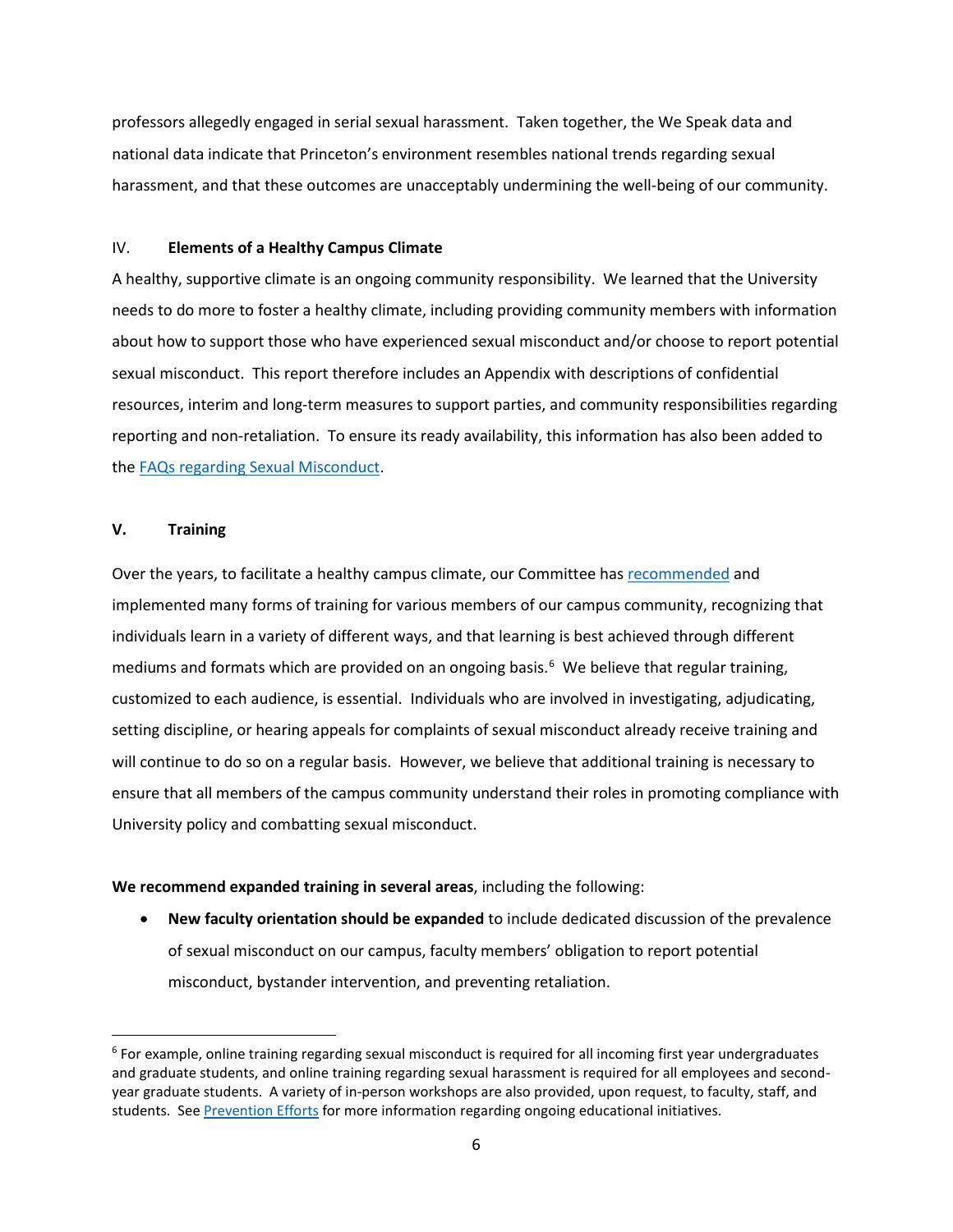- **Mandatory faculty and staff training should be redesigned**, both in content and format, to ensure that faculty learn and internalize the information about (in)appropriate behavior, responsibilities, confidential resources, and penalties. (Mandatory training is currently provided online and is required for all employees every three years, as well as for all new employees).
- **Supplemental "booster" training sessions for faculty and staff should be offered** in multiple formats. These sessions should be promoted by individual departments, recognizing that departmental culture will best evolve and improve if its members (faculty, staff, and students) actively engage in addressing these issues.
- **Department chairs and directors of graduate studies** (both of whom have already received extensive training regarding sexual misconduct) **should receive supplemental training** on an annual basis that addresses bystander intervention, supporting graduate students throughout and following a Title IX investigation, and preventing retaliation.
- **A list of "best practices" should be developed** to guide departments in implementing measures within their departments to support a healthy, respectful environment free from discrimination and harassment. This material should result from a collaborative effort by The Title IX Office, Graduate School, and Office of the Dean of the Faculty.

## **VI. Conflict of Interest**

The feedback we received renders it apparent that the process for managing conflict of interest is a source of concern and that current practices have not been clearly communicated to the community. We use this opportunity to summarize the existing procedures. **We recommend making these procedures more explicit to the community through orientation and sexual misconduct training sessions**.

University policy establishes that those who investigate and adjudicate sexual misconduct matters must b[e impartial and unbiased.](http://www.princeton.edu/pub/rrr/part1/index.xml#comp1313) In addition, under existing procedures, all individuals who are involved in the Title IX process, including those who set penalties and hear appeals, are required to identify any real or perceived conflicts of interest and recuse themselves as necessary. Further, complainants and respondents in Title IX matters can suggest that a particular individual be recused from their case due to concerns of bias or lack of impartiality. The ultimate decision concerning whether recusal is warranted rests with the Provost.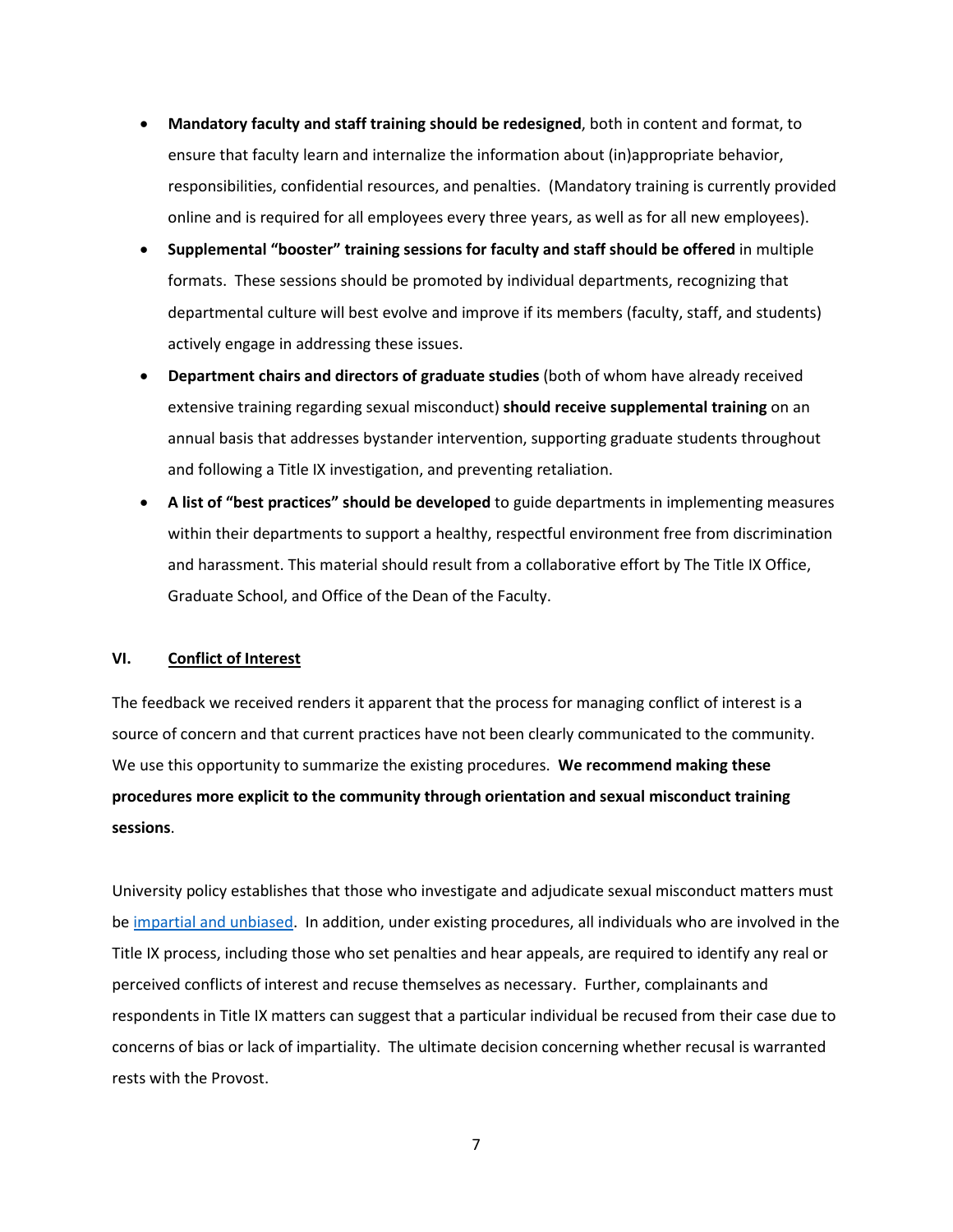### **VII. Penalties and Appeals**

Some community members have expressed concerns and the desire for greater clarity about the procedures used and the handling of outcomes in cases in which the respondent is a faculty member. We understand that these procedures are a subject of concern and confusion, which could contribute to a perception that the University does not handle these matters fairly. We want to avoid the possibility of diminished trust in the Title IX process, which could undermine the reporting that is essential to addressing and stopping misconduct.

We therefore use this opportunity to provide a review of current University philosophy and process related to penalties, as well as to address specific concerns that have been raised. We also offer recommendations for moving forward.

## 1. *Disciplinary Penalties, Generally*

In matters of sexual misconduct, our policies use penalties to fulfill two purposes. First, in compliance with the requirements of Title IX, they are used to "end the [behavior], prevent its recurrence, and remedy its effects."<sup>[7](#page-9-0)</sup> Second, penalties are also the mechanism for upholding our community standards; that is, they reflect the degree to which the conduct violates University values as expressed by University policies.

In order for a disciplinary process to treat all parties fairly and consistently, it must assess the extent of the policy violation objectively. To this end, the intentions or level of remorse of the respondent (i.e., if the respondent did not intend to harm the complainant, or if the respondent expresses remorse for the actions) do not mitigate a penalty. Similarly, penalties cannot be assigned based on the complainant's personal sense of harm.<sup>[8](#page-9-1)</sup> (The University is committed to supporting those who have been harmed; see the Appendix regarding Institutional Support).

Within each category of sexual misconduct violation, there can be a range of behavior (e.g., sexual harassment, inappropriate conduct based on sex or gender, stalking, intimate partner violence, etc.).

<span id="page-9-0"></span> <sup>7</sup> [www.nccpsafety.org/assets/files/library/Revised\\_Sexual\\_Harassment\\_Guidance\\_2001.pdf.](http://www.nccpsafety.org/assets/files/library/Revised_Sexual_Harassment_Guidance_2001.pdf)

<span id="page-9-1"></span><sup>&</sup>lt;sup>8</sup> We use the term "complainant" to describe the person who alleges that they have been a victim of sexual misconduct; we use the term "respondent" to describe the person who is alleged to have committed sexual misconduct.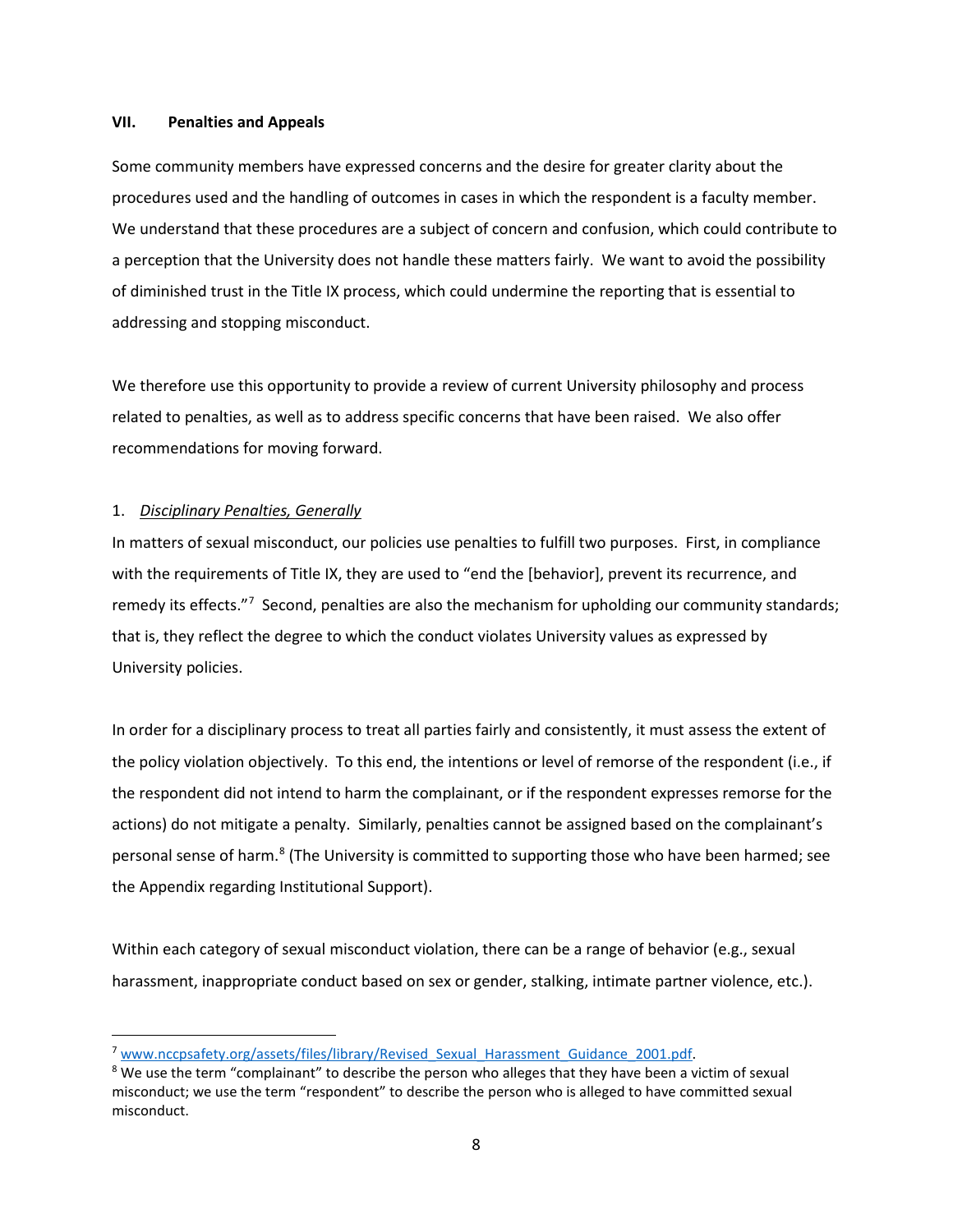Penalties must be both consistent among similar cases and proportionate to the behavior and unique circumstances of each case. In all cases, penalties are determined first and foremost based on the egregiousness of the conduct; previous disciplinary history is also a factor. Moreover, all those found responsible for sexual misconduct (regardless of the penalty) are required to participate in the Community Integrity Program, an individualized curriculum administered by a clinical psychologist; the only exception includes cases where the respondent is permanently removed from the University, in which case they are no longer part of the University community. The Community Integrity Program is never the sole form of discipline; it is always a supplement to other penalties. Thus, we believe that it is appropriate to maintain the current presumption that each case will be evaluated based on its facts, that the penalty will be determined based on those facts, and that more egregious violations of conduct will be disciplined more severely. Given these concerns, we do not have automatic penalties for specific violations but without any doubt the penalties increase as the violations and circumstances become more severe.

#### *2. Penalties and appeals in cases involving faculty respondents*

*[Rights, Rules, Responsibilities](http://www.princeton.edu/pub/rrr/index.xml)* provides information about penalties that are applicable to [students](http://www.princeton.edu/pub/rrr/part1/index.xml#comp1316) and includes a link to related information for [staff](https://www.princeton.edu/hr/policies/conditions/5.1/5.1.4/) respondents. Although there has always been a similar range of penalties applicable to faculty, in the past this information was not published and available to the campus community. The full list of penalties applicable to faculty has now been added to both *Rights, Rules, Responsibilities* and the *[Rules and Procedures of the Faculty.](https://dof.princeton.edu/rules-and-procedures-faculty-princeton-university-and-other-provisions-concern-faculty/chapter-iv-18)*

We heard concerns about the possibility that sexual misconduct might be judged or sanctioned differently based on a variety of faculty-related factors, including, but not limited to rank, seniority, and/or grant funding. As well, some community members questioned whether the determination of faculty penalties is overly reliant on historical precedents. Although there is recognition that precedents play an important role in creating consistency and fairness, societal views of sexual misconduct have evolved over time to account for the significant harm and impact on individuals and organizations. Although our Committee does not directly review outcomes or sanctions, some administrators who serve on the Committee do have access to this information. **Therefore, we are able to confirm that factors such as rank, seniority and grant funding are not relevant to outcomes or sanctions and that use of precedents in faculty-related cases is reviewed and updated appropriately.**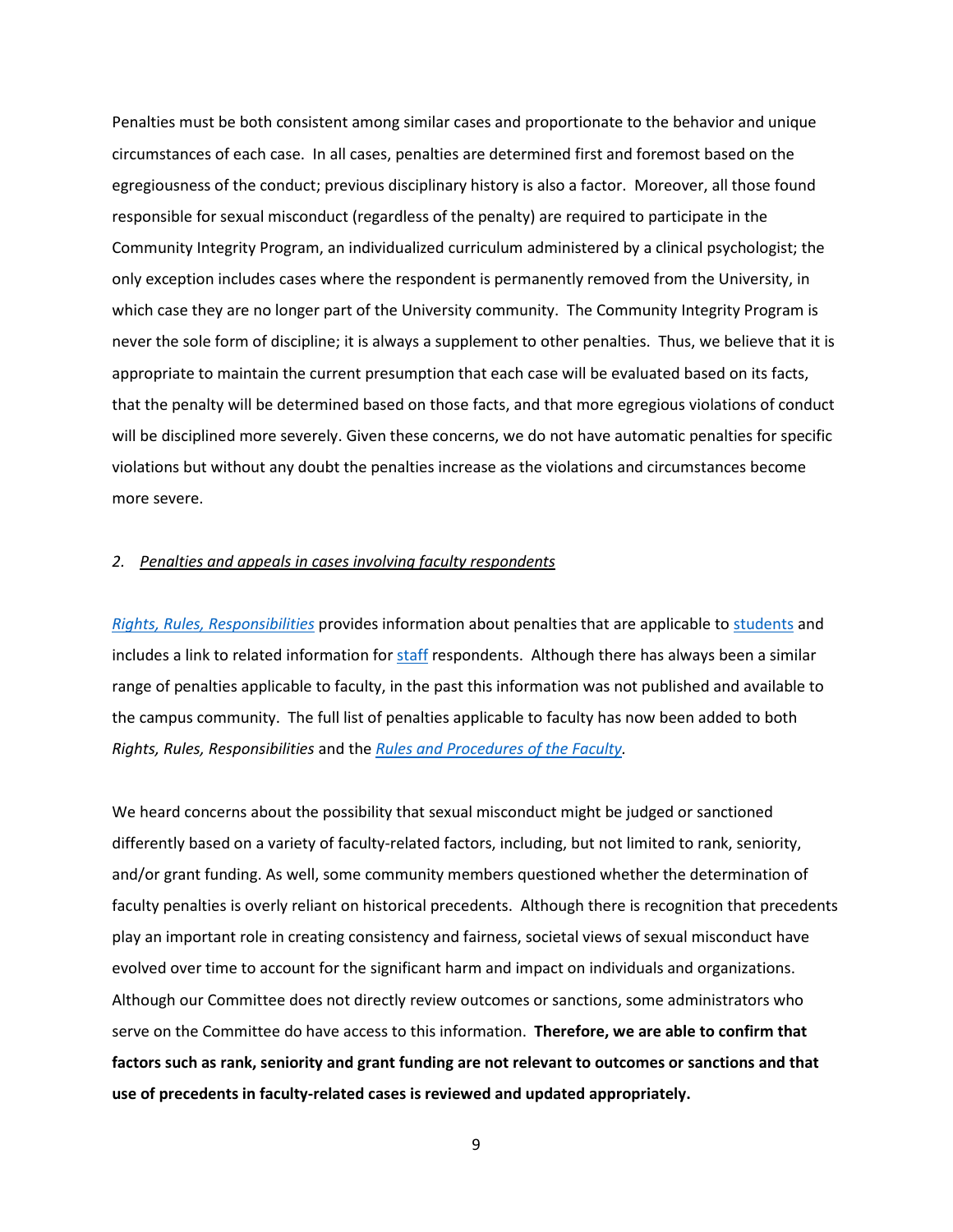Some individuals expressed concerns that the Dean of the Faculty is the sole administrator responsible for determining sanctions once a faculty respondent is found responsible for violating the Policy. We received the suggestion that larger groups – perhaps involving students – should participate in setting penalties in cases involving faculty respondents. There are a number of reasons why these decisions are most appropriately made by a limited number of administrators: those who set penalties are required to go through extensive and ongoing training; they need to review prior case files that contain Family Educational Rights and Privacy Act (FERPA)-protected confidential information relating to other students; and they must be available to participate in the time-consuming case file review without regard to conflicting responsibilities or the academic calendar. In addition, on a relatively small campus such as ours, student complainants often do not wish for their peers to be privy to such sensitive information. The current University Policy allows the Dean of the Faculty to consult informally with other senior administrators in determining penalties. **Our committee recommends that careful evaluation and consideration be given to the possibility of formalizing the existing consultative process.**

Some community members expressed the desire for student complainants in cases involving faculty respondents to have the same three grounds of appeal as student complainants in cases involving student respondents.<sup>[9](#page-11-0)</sup> The Committee recognizes the policy and operational complexities inherent in this suggestion. We **recommend that it receive careful evaluation and consideration by appropriate University bodies.**

## 3. *Transparency about penalties*

Some members of our community have questioned whether the University's sexual misconduct policies, procedures, and the outcomes of disciplinary proceedings are sufficiently transparent. We recognize that transparency is essential to create the trust and accountability needed for our Title IX process and community values to thrive. The University publishes and makes its policies and procedures related to sexual misconduct available to the community through various resources, including our Title IX and [Sexual Misconduct webpage](https://sexualmisconduct.princeton.edu/) and *Rights, Rules, [Responsibilities](http://www.princeton.edu/pub/rrr/)*. It also publishes annua[l Sex](https://sexualmisconduct.princeton.edu/reports/discipline2017) 

<span id="page-11-0"></span><sup>&</sup>lt;sup>9</sup> In cases involving student respondents, the complainant or respondent "may file a written appeal on the grounds that: (1) there is substantial relevant information that was not presented, and reasonably could not have been presented during the investigation; (2) the imposed penalty does not fall within the range of penalties imposed for similar misconduct, or (3) there was procedural unfairness during the disciplinary process." See *[Rights, Rules,](http://www.princeton.edu/pub/rrr/part1/index.xml#comp1313)  Responsibilities* [section 1.3.12\(3\).](http://www.princeton.edu/pub/rrr/part1/index.xml#comp1313)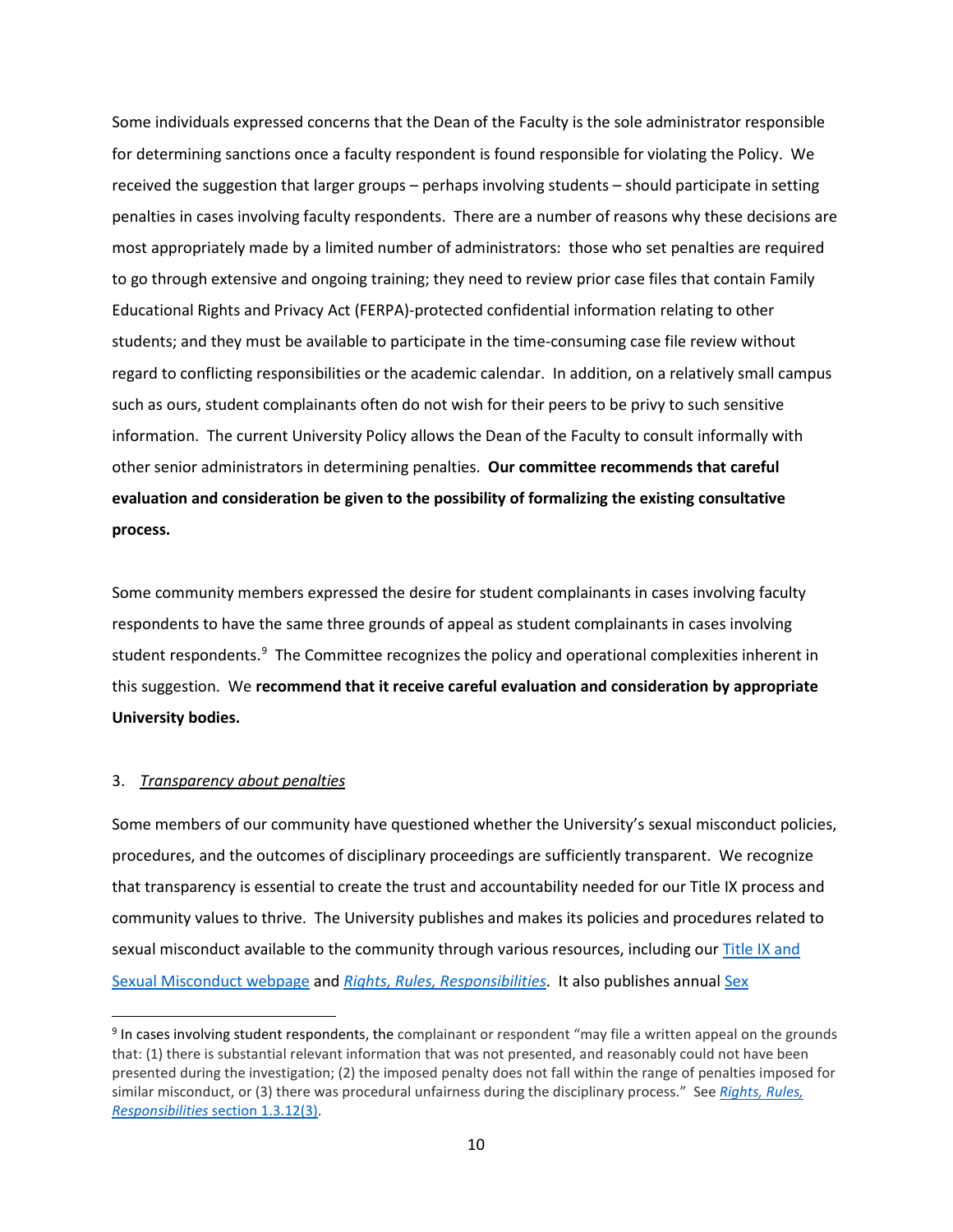[Discrimination and Sexual Misconduct Discipline Reports](https://sexualmisconduct.princeton.edu/reports/discipline2017) that include, among other things, the number of cases adjudicated the prior academic year, the outcome of those cases, the nature of the violations, the role of the respondents within the institution (i.e., student, faculty or staff) and, in general terms, the nature of the discipline imposed. However, it became clear to us that some members of our community perceive the need for the University to undertake additional efforts to educate students, faculty, and staff about its policies and procedures, and to disclose details about particular matters even as cases are being adjudicated (or shortly afterwards). We acknowledge these concerns — particularly the desire for contemporaneous and greater disclosure concerning the facts and penalties in specific cases — but also the complexities transparency presents in this context.

First, in striving for greater transparency, the University has the responsibility to afford appropriate protection to the privacy of all involved, including complainants, others who report potential policy violations, and individuals who serve as witnesses. More often than not, it is difficult for complainants to decide to come forward and to recover from a harmful experience. In striving for greater transparency, complainants' rights to maintain their privacy and choose how to manage their situations cannot be compromised, and these decisions vary for each individual. It is not difficult to imagine a situation where the University's sharing of information with the community in the name of transparency would effectively identify a complainant and/or witnesses against their wishes. Thus, supporting complainants' privacy and well-being is a high priority. Similarly, the University depends on the willingness of witnesses and others who become aware of potential sexual misconduct to report and to testify in sexual misconduct investigations; it does not have the means to compel participation. As a result, our policies and practices must acknowledge and endeavor to accommodate the privacy interests of individual witnesses; to do otherwise risks a chilling effect that could impede our ability to investigate complaints and to discipline those found to have violated our policies. Accordingly, the University must balance the protection of complainants and witnesses with the interest in increased transparency.

Second, in all cases involving students, the University must comply with the requirements of applicable law. For example, FERPA generally prohibits the University (including its employees) from disclosing information derived from a student's education records without the student's permission. This includes information that directly reveals the identity of any student or that, when combined with other information known to the community, could effectively identify any student. FERPA is applicable to the University even when students choose to disclose information about themselves. As a result, the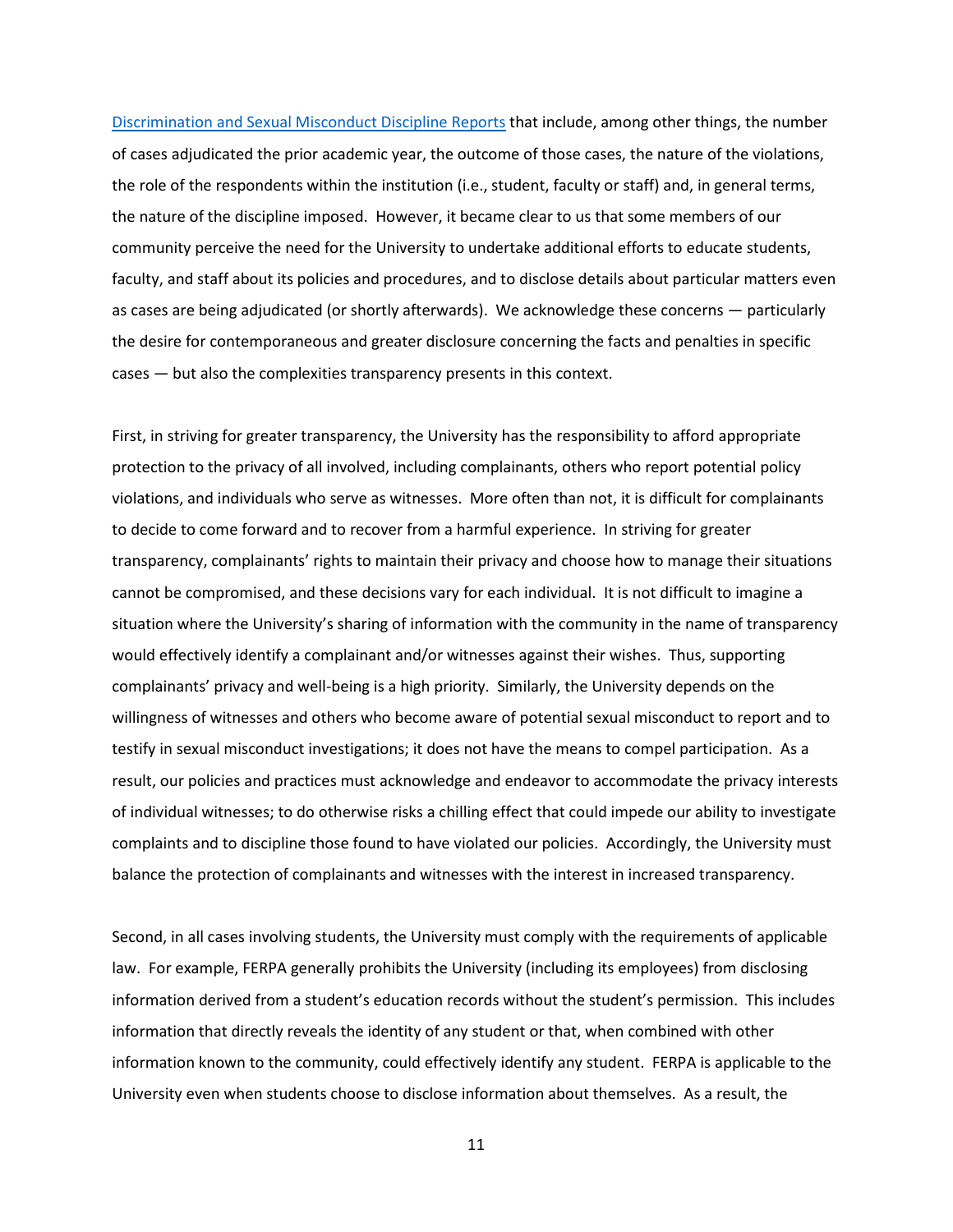University is constrained from commenting on cases involving students and must take care to maintain the confidentiality of information that could be used to infer the identities of complainants or witnesses who are students.

Third, our obligation to be fair and to provide due process to all members of our community also requires attention to the interests of respondents. Except in the most extraordinary of circumstances, making public comments or disclosing details about matters under investigation would raise questions about the fairness and integrity of the University's sexual misconduct proceedings and adjudications. Even after cases are adjudicated, the appropriateness of specific disclosures must be carefully evaluated in the context of the totality of the circumstances. For example, in cases that do not result in permanent separation from the University, respondents found responsible continue to be members of the campus community, and publication of all aspects of penalties could impede their ability to remediate and/or continue as productive members of the community following completion of discipline.

Finally, we note that some members of the community believe that the University's current practices concerning the disclosure of penalties in cases involving student complainants and faculty and staff respondents merit reconsideration. Currently, when members of the faculty or staff are found responsible of sexual misconduct, the University only informs complainants about those elements of the penalty that most directly affect them—for example, if the respondent was no longer employed at the University or would no longer be interacting with them. However, not disclosing the full scope of penalties to complainants has the potential to create distress and confusion for those who believe they lack the information to assess the fairness of the discipline and understand its full implications. This issue is particularly acute relative to students, who study, socialize and — most often — live at the University, and whose ability to function effectively on campus is integral to their academic success. Also, the current approach relative to the disclosure of penalties has led to a misconception that the University does not penalize with appropriate severity.

We recognize that crafting an approach to sharing the full penalty with the complainant and community is challenging. We note that some community members expressed a strong desire that the full penalty be shared with the complainant in cases involving faculty. **We recommend that this possibility receive careful evaluation and consideration**.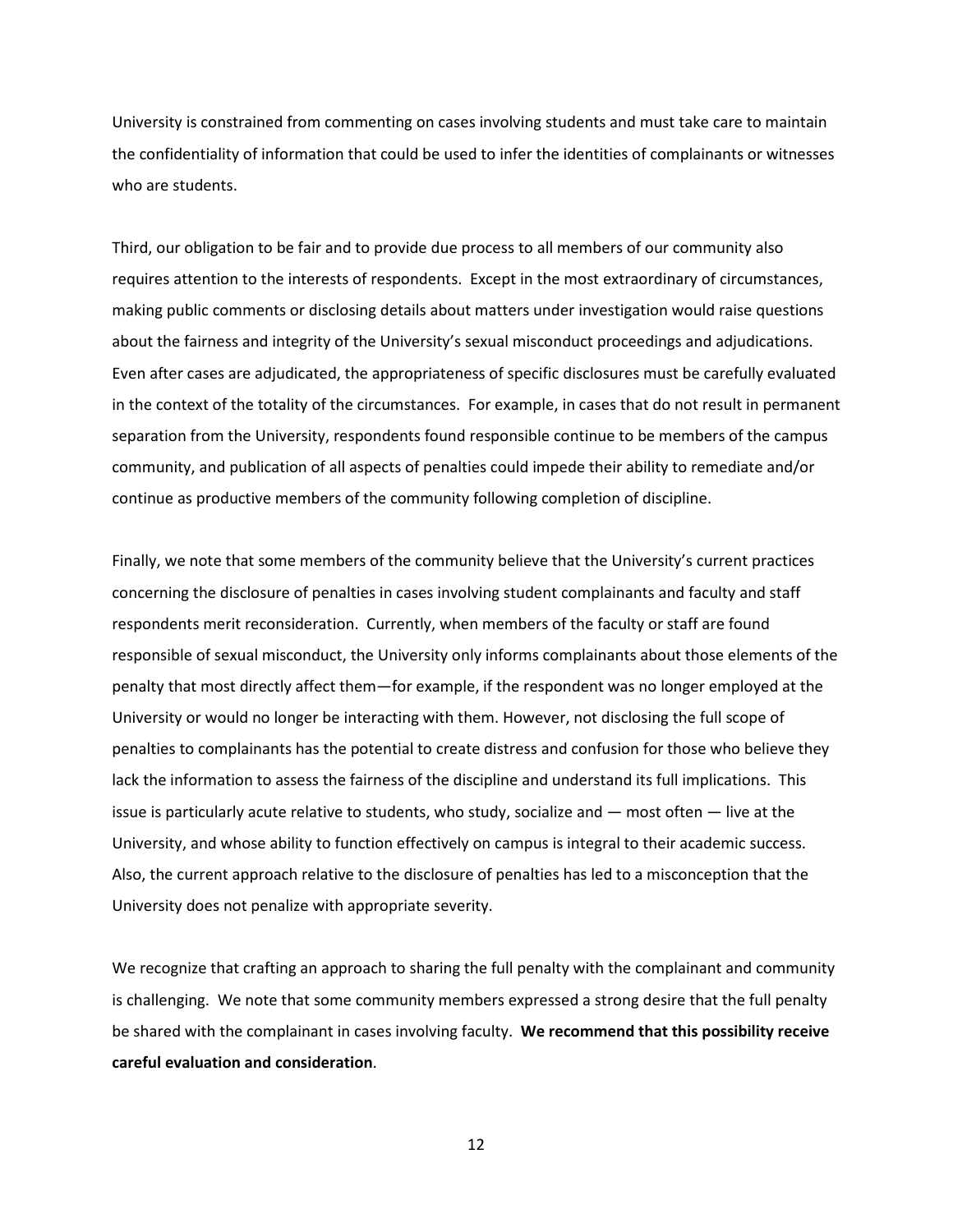Below we offer recommendations relevant to specific transparency issues that we encourage the University to consider:

- Transparency regarding specific cases: Past practice has been to limit the number of individuals who have access to information about an investigation or its outcome. As noted, this protects the privacy of all parties and meets the requirements of FERPA. Academic department chairs are routinely informed of relevant information about the outcome in cases involving faculty, and directors of graduate studies are similarly informed in cases involving graduate students. Providing an appropriate level of information to additional individuals affiliated with academic departments would enable these individuals to serve as resources to complainants following investigations and to assist with administering, implementing, and monitoring discipline and remediation for those found responsible for sexual misconduct. Every case is different, so the identities of the specific individuals who are made aware of these details would need to vary based on the specific circumstances in each case. In general, **we recommend appropriately expanding the circle of those who are informed of relevant information and informing both parties to the complaint of who has access to that information.**
- Transparency to the broader Princeton community: We understand that the broader community's desire to be informed of case details is in tension with respecting the right to privacy of complainants and respondents. We believe that these rights to privacy should be prioritized over the community's desire to learn details of cases. Currently, a de-identified, [aggregate report of cases](https://sexualmisconduct.princeton.edu/reports) is prepared annually. **We recommend providing the community with additional details regarding the types of behaviors that have occurred on our campus, as well as consequences for respondents**, as this will serve as a way of educating our community regarding how the University treats these matters, while still respecting the privacy rights of complainants. The Title IX Office should consider how to best do this in a way that protects complainants' privacy.
- Transparency beyond the Princeton community: Community members have asked how Princeton handles disclosures about violations of the University's Policy on Sex Discrimination and Sexual Misconduct when faculty or staff respondents leave the University.<sup>[10](#page-14-0)</sup> In any situation where there is an investigation and finding of sexual misconduct, it is the University's practice to disclose that information in response to an inquiry made by potential employers to the Offices

<span id="page-14-0"></span><sup>&</sup>lt;sup>10</sup> Individuals can leave the University temporarily or permanently through a variety of mechanisms including administrative leaves (for faculty or staff), and/or suspension or termination (for students, faculty or staff).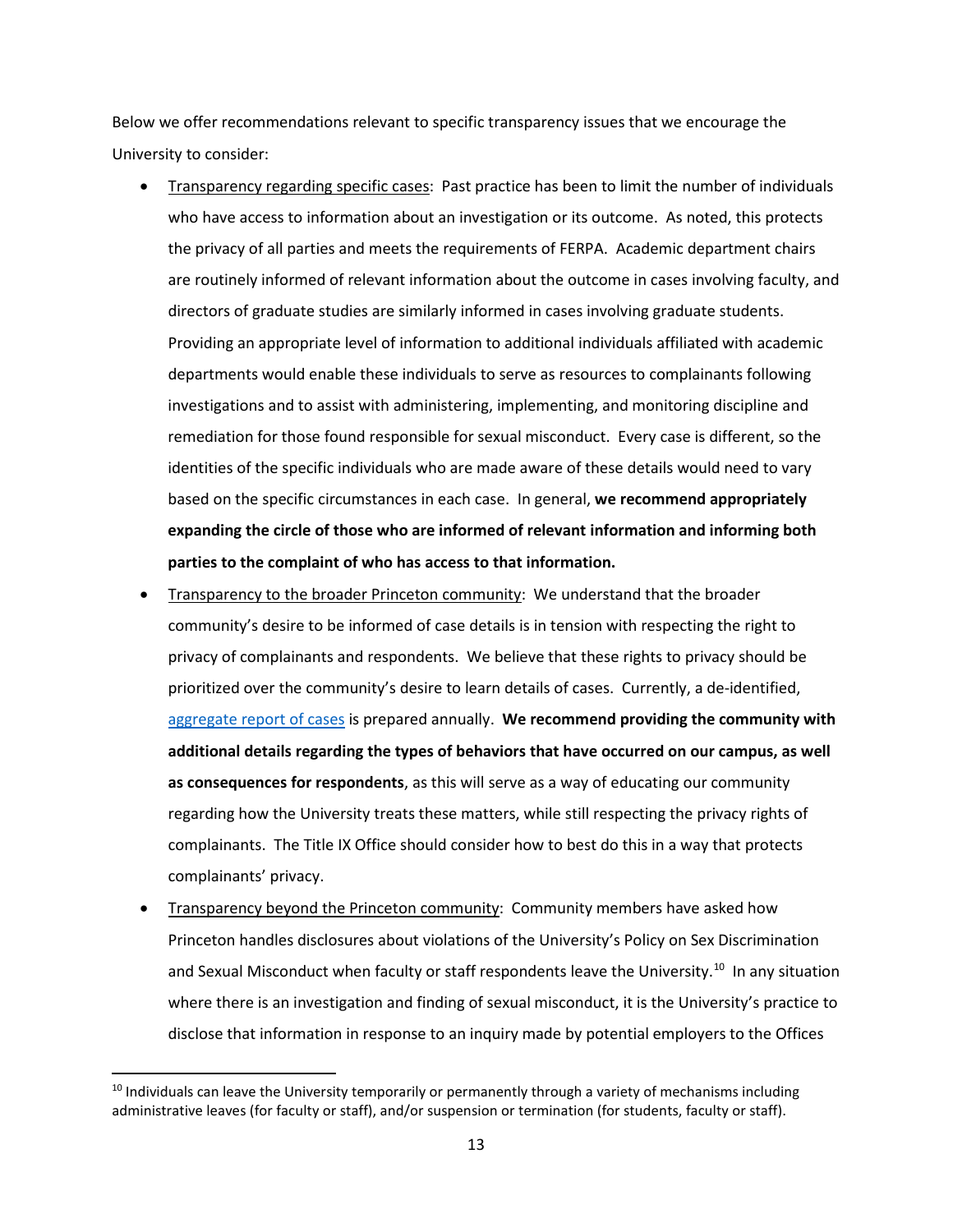of the Dean of the Faculty or Human Resources. **This information has been added to th[e FAQs](https://sexualmisconduct.princeton.edu/faqs-students)  [Regarding Sexual Misconduct.](https://sexualmisconduct.princeton.edu/faqs-students)**

• Background and reference checks: Questions have also been raised regarding the information the University requires regarding faculty and staff members hired each year. All University employees are required to complete criminal background checks prior to hire. In addition, applicants are required to answer questions regarding whether they were previously found responsible for disciplinary violations; if material dishonesty is discovered in the responses to these questions, the University's practice has been to rescind employment offers or dismiss the employee. However, concerns linger that a more robust inquiry is needed, particularly with respect to how information about a candidate's prior history of sexual misconduct is ascertained through reference checks. **We recommend that the Offices of the Dean of the Faculty and Human Resources explore a centralized and standardized process through which candidates are vetted with respect to issues of sexual misconduct**.

### **VIII. Relationships between individuals of different University status**

Based on campus feedback, the University policy with respect to consensual sexual and/or romantic relationships involving individuals of different University status (i.e., undergraduates, graduate students, faculty, and staff members of different ranks) needs to be clarified. Such interactions do not fall under the Sex Discrimination and Sexual Misconduct Policy but are addressed under other University policies. (This distinction is discussed in *[Rights, Rules, Responsibilities](http://www.princeton.edu/pub/rrr/part1/index.xml#comp134)* 1.3.4).

The primary concerns raised pertain to sexual and/or romantic relationships between faculty members and students. The University'[s Consensual Relations with Students Policy,](https://dof.princeton.edu/rules-and-procedures-faculty-princeton-university-and-other-provisions-concern-faculty/chapter-v-2) which is a policy within the *[Rules and Procedures of the Faculty of Princeton University](https://dof.princeton.edu/rp_faculty)*, prohibits faculty members from "initiating or engaging in romantic or sexual behavior with undergraduate students." It further prohibits sexual relationships between any student (including undergraduate and graduate students) and any University teaching/research staff directly instructing or supervising them. This policy states:

no faculty member, researcher, graduate student, visiting student, or undergraduate course assistant shall initiate or engage in a romantic or sexual behavior with any student, including a graduate student or DCE [dissertation completion enrollment] student, who is enrolled in a course taught by that individual or otherwise subject to that individual's academic supervision or evaluation. Academic supervision includes teaching, advising, supervising research, supervising teaching or grading, and serving as Departmental Representative or DGS of the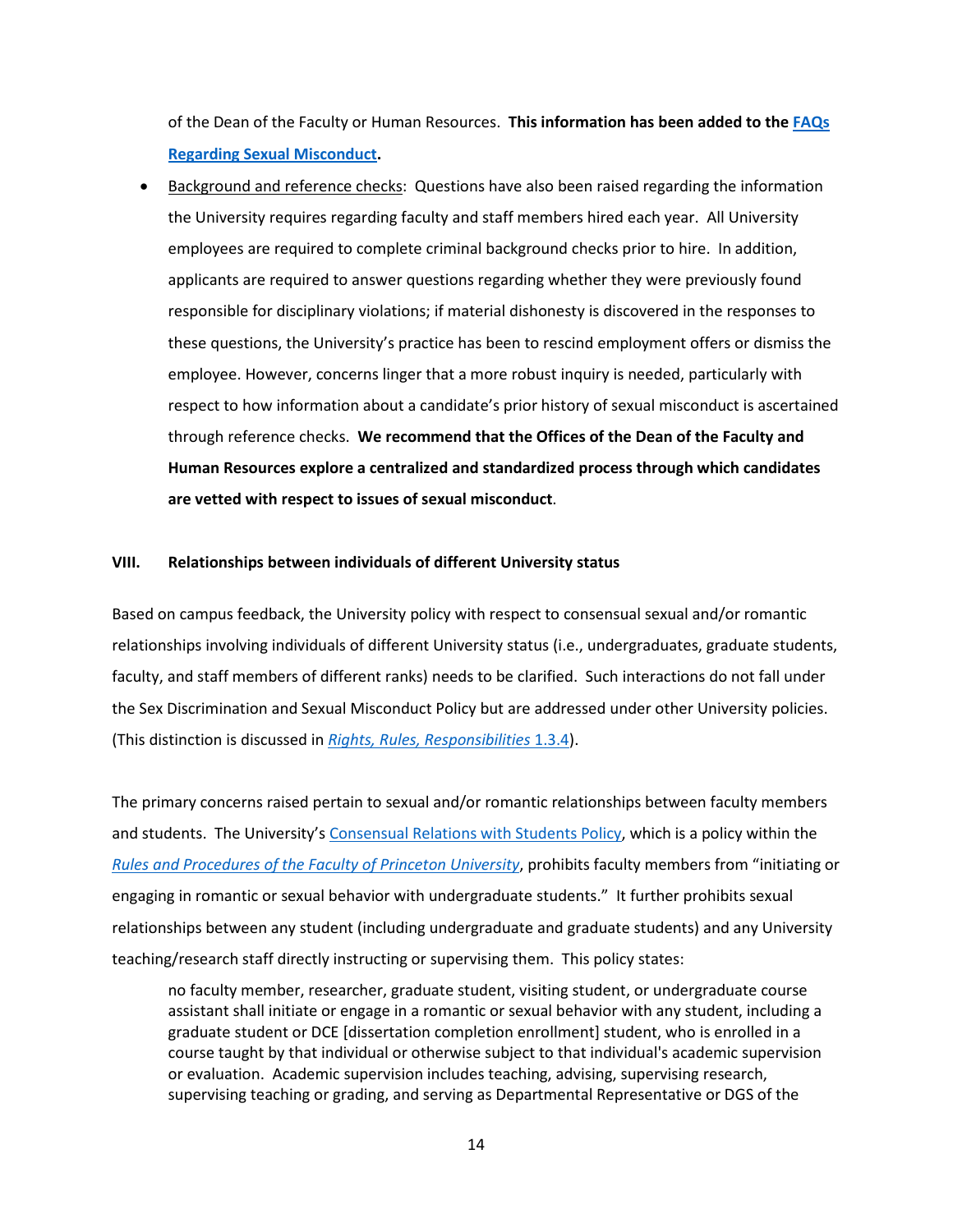student's academic program. Academic evaluation includes assigning grades, evaluating degree progress, serving as a committee member, and providing letters of reference.<sup>[11](#page-16-0)</sup>

Some members of our community have told us that they believe that all relationships involving individuals between whom there is a power differential should be defined as sexual misconduct, even when the individuals involved view their relationship as consensual. As outlined, certain relationships are prohibited by the Consensual Relations Policy, and all unwelcome conduct is prohibited by the Sex Discrimination and Sexual Misconduct Policy. Beyond these strict boundaries, faculty, staff, and graduate students currently have the right to consensually define the nature of their relationships, even though a power differential may be involved. We note, however, that consent is extremely hard to establish when there is a power differential; moreover, consensual relationships that go awry sometimes evolve into sexual misconduct, at which point the Sex Discrimination and Sexual Misconduct Policy becomes applicable.

It is important for our community to understand which types of consensual relationships are permitted or prohibited on campus and how violations of the Consensual Relations Policy are handled. The campus community would benefit from greater clarity regarding how reports of alleged violations should be made, how these matters are distinguished from sexual misconduct matters, and how investigations and adjudications are conducted. **Because the Consensual Relations with Students Policy falls outside the purview of this Committee, we recommend that the Faculty Advisory Committee on Policy provide this clarity.**

<span id="page-16-0"></span> $11$  Some community members have expressed a belief that it is possible to receive permission to be exempted from this policy if the relationship is disclosed to a department chair or the Office of the Dean of the Faculty. Neither policy nor practice permits a faculty member to avoid violation of the policy in this way.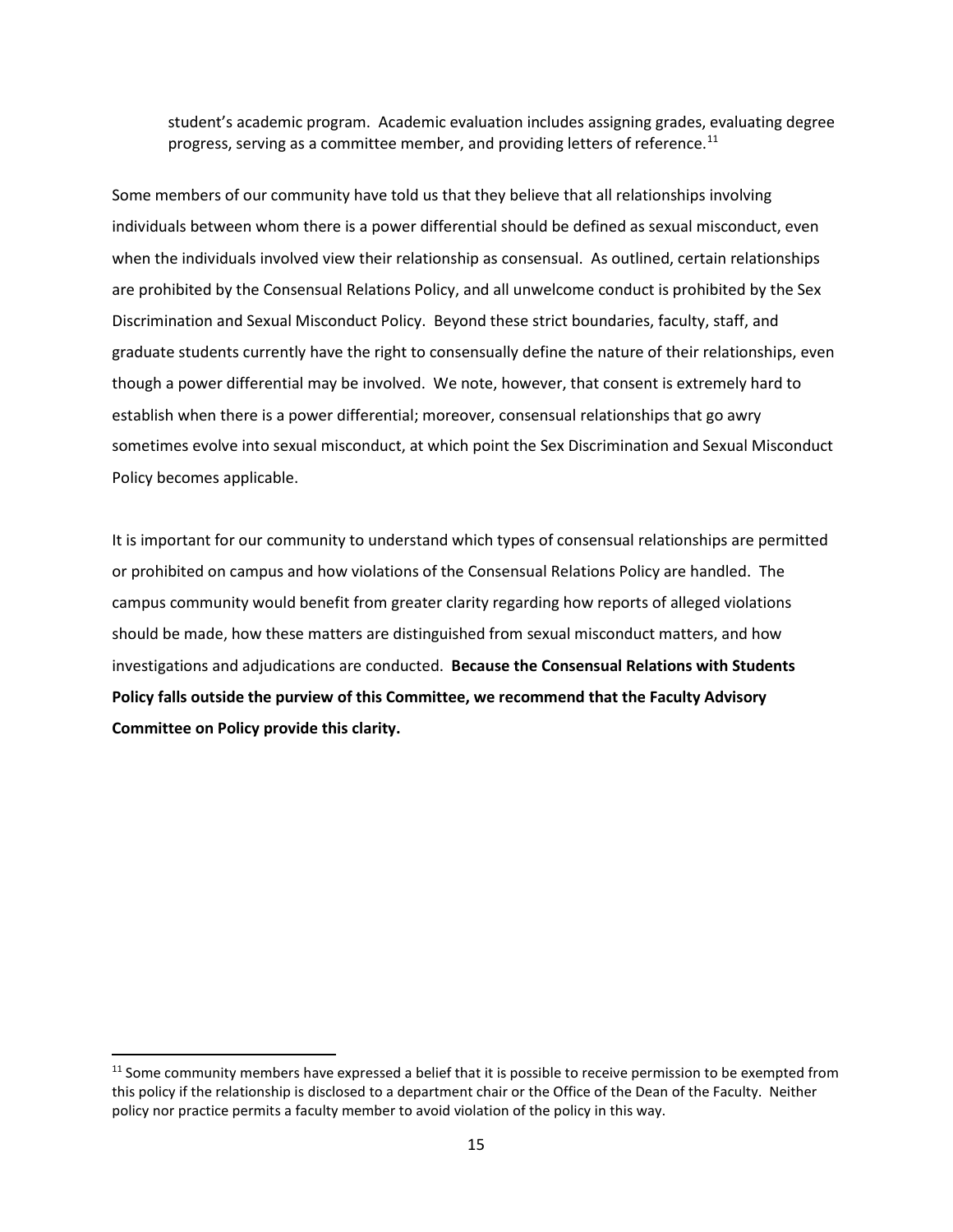### **IX. Conclusion**

Our Committee's role is to advise the President, Provost and University administration regarding Princeton's work to prevent sex discrimination and sexual misconduct. Based on the We Speak Survey data and conversations with members of the community, this report provides recommendations for creating a healthy campus climate. It has been a both a privilege and challenge for our Committee to hear from members of our community. We have been impressed by the seriousness and thoughtfulness of their concerns and questions. We have tried to convey the concerns we heard faithfully, while offering our own observations and recommendations. We hope that this report provides clarification, as well as strategies for expanded communication.

We will continue to work with the entire campus community to improve life at Princeton. We ask all members of the community to participate in making Princeton an environment free of sexual harassment and misconduct, and in creating a climate of respect and support. We welcome your continued feedback and suggestions (facultystudentcommittee@princeton.edu).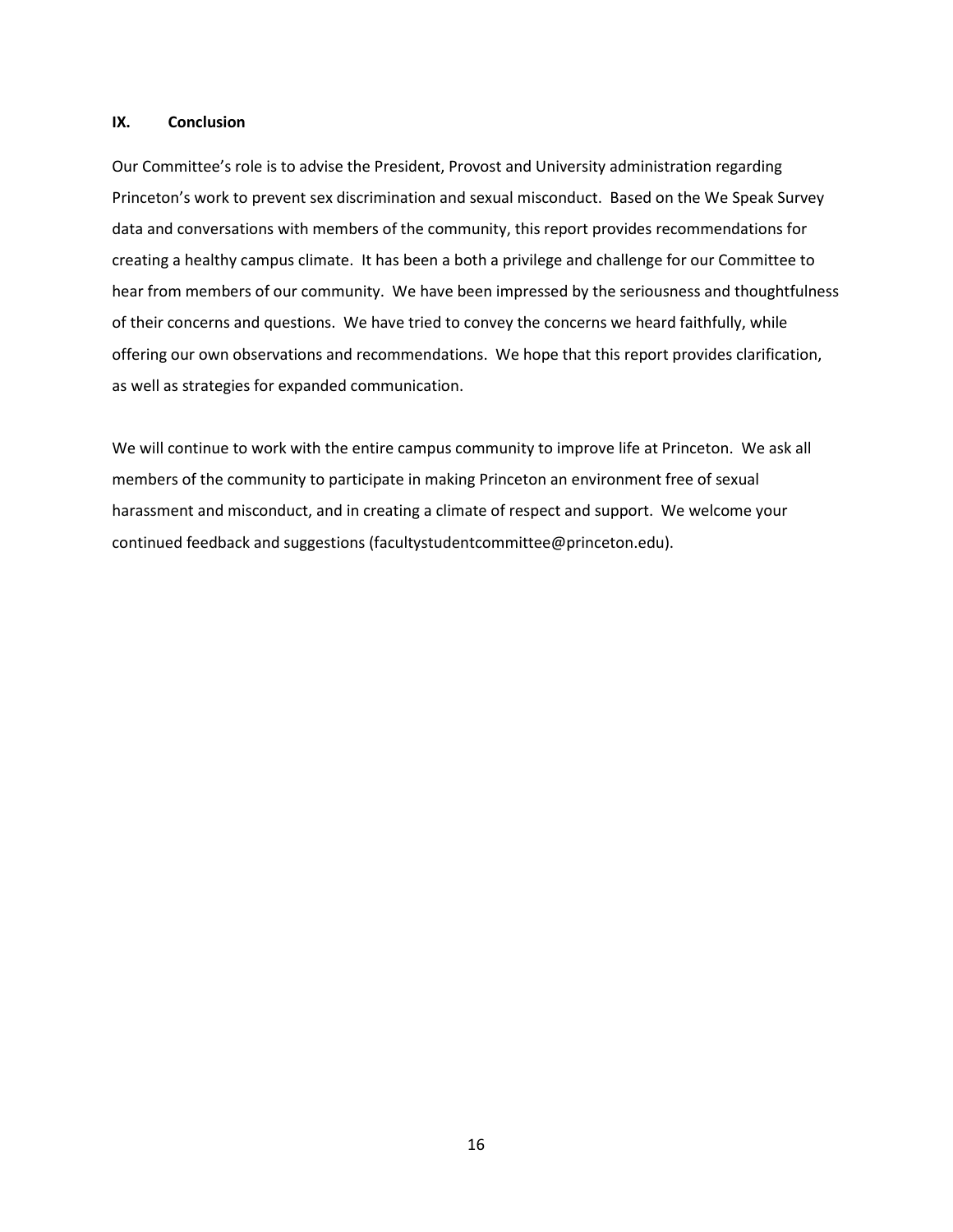### **APPENDIX**

### **Support for those who have experienced sexual misconduct**

The University provides support to those who believe they have experienced sexual misconduct before, during, and after an investigation. We use this opportunity to summarize the resources available. We will work with the Graduate School and all academic departments to provide information about these resources during orientation and during meetings throughout the academic year.

### a. *Confidential Resources*

There ar[e several options](https://sexualmisconduct.princeton.edu/sites/sexualmisconduct/files/media/pumisconductrefcard.pdf) that individuals who feel they have experienced sexual misconduct may wish to pursue, including consultation with a [confidential resource](https://sexualmisconduct.princeton.edu/resources-reporting/resources)<sup>[12](#page-18-0)</sup> and/or filing a complaint, internally and/or criminally. We recognize that deciding among these options can be difficult, and individuals are encouraged to seek assistance from a confidential resource before deciding how to proceed. Consulting with a confidential resource allows the individual the opportunity to consider all of their options, without triggering a formal University investigation (unless the complainant chooses to do so).

- The SHARE office is a particularly important confidential resource for those who experience sexual harassment. SHARE is a survivor-centered, trauma-informed confidential resource on campus. It provides crisis response, support, short-term counseling, advocacy, education, and referral services to those who are dealing with incidents of interpersonal violence and abuse, including sexual harassment, sexual assault, dating/domestic violence, and stalking.
- Confidential support is also available throug[h Counseling and Psychological Services,](https://uhs.princeton.edu/counseling-psychological-services) the [Office of Religious Life Chaplains,](http://religiouslife.princeton.edu/) th[e Ombuds Office,](http://www.princeton.edu/ombuds/) [Womanspace,](https://womanspace.org/) and [Carebridge.](https://www.princeton.edu/hr/benefits/worklife/carebridge/)

<span id="page-18-0"></span><sup>&</sup>lt;sup>12</sup> Conversations with [Confidential Resources](http://www.princeton.edu/pub/rrr/part1/index.xml#comp135) are privileged. Information shared with Confidential Resources (including information about whether an individual has received services) will only be disclosed to the Title IX Coordinator or any other person with the individual's express written permission, unless there is an imminent threat of serious harm to the individual or to others, or a legal obligation to reveal such information (e.g., if there is suspected abuse or neglect of a minor).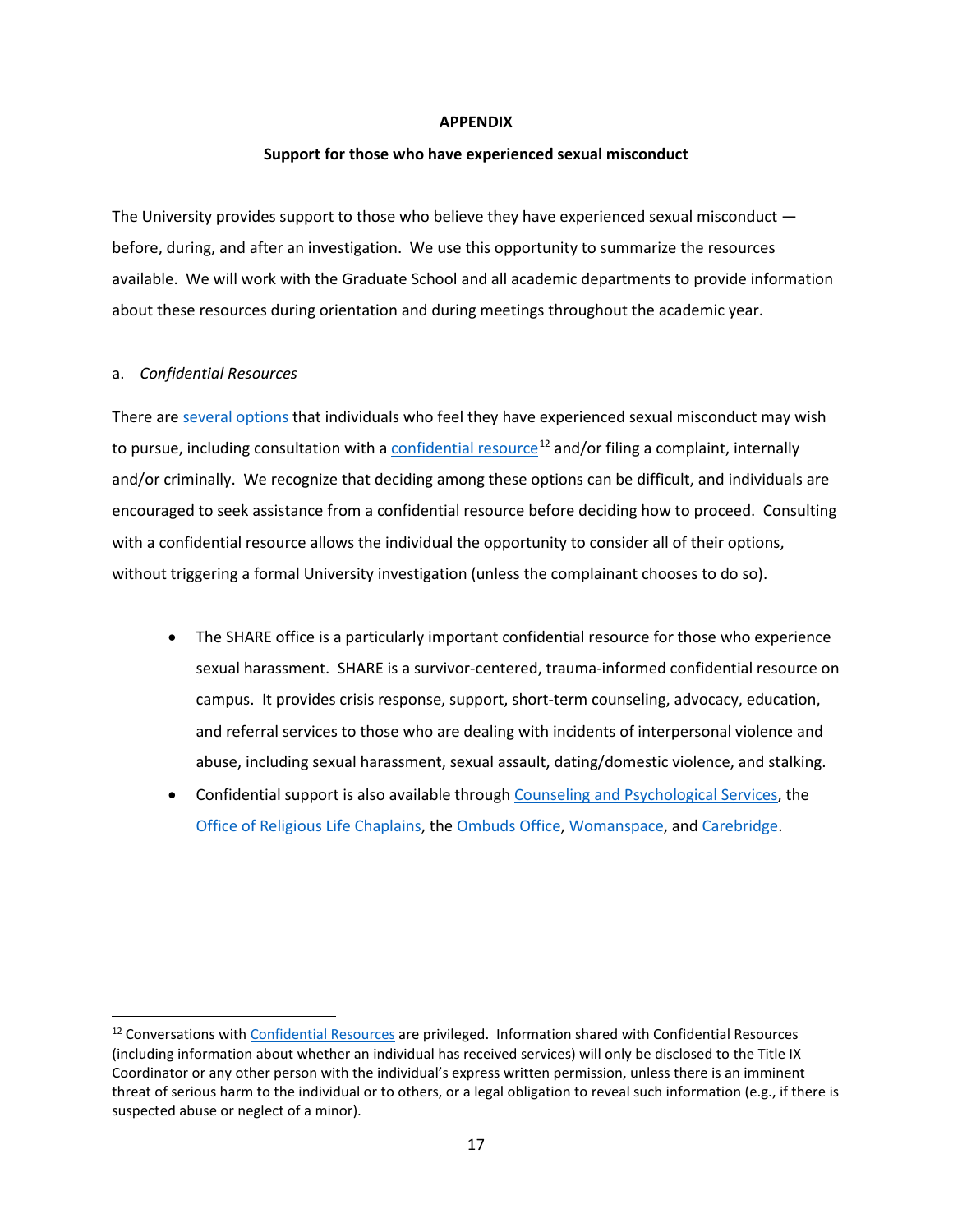### b. *Interim and Long-term measures*

[Interim measures](http://www.princeton.edu/pub/rrr/part1/index.xml#comp139) are available to those who feel they have experienced sexual misconduct to ensure that their educational or workplace experience is preserved; these measures are available both to those who proceed with formal investigations and those who choose not to do so.

- Prior to initiating an investigation, the Title IX Office works closely with the complainant (often over a period of several weeks) to determine how best to support and protect the complainant through the investigation. This is a nuanced process that is highly individualized. For example, in a case involving allegations by a graduate student, the Title IX Office might work with the Graduate School Deans to assist the student in changing courses, switching advisers, changing departments, arranging for alternate graders/evaluators/committees, obtaining extensions, etc. In any case, no action – including notification of the respondent – would be taken prior to extensive consultation with the complainant.
- The University has and will continue to support complainants so that their immigration and/or financial aid are not affected.
- In some cases, sexual misconduct investigations can broadly impact departments whose students, faculty, or staff are involved. The Title IX Office routinely works with departments following investigations to provide department-wide support and remediation; it is important that departments support and participate in this partnership.

## **Community Responsibilities**

All members of the Princeton community must understand their reporting responsibilities with respect to sexual misconduct. We want to take this opportunity to remind readers of these responsibilities, which contribute to a safe and respectful environment. We will continue to work to make sure this information is disseminated during orientations (faculty, student, and staff) and discussed in academic units throughout the academic year.

#### a. *Reporting*

As described in this [video](https://www.kaltura.com/index.php/extwidget/preview/partner_id/1449362/uiconf_id/14950411/entry_id/1_rmb27djv/embed/auto?&flashvars%5bstreamerType%5d=auto) and [FAQs,](https://sexualmisconduct.princeton.edu/sites/sexualmisconduct/files/illegalactivityfaqs.pdf) [University Policy](http://www.princeton.edu/pub/rrr/part1/index.xml#comp135) requires all employees (other than those designated as Confidential Resources) to report suspected sexual misconduct. It is critical that faculty, post-doctoral fellows and staff members report these issues to the Title IX Office. Deliberately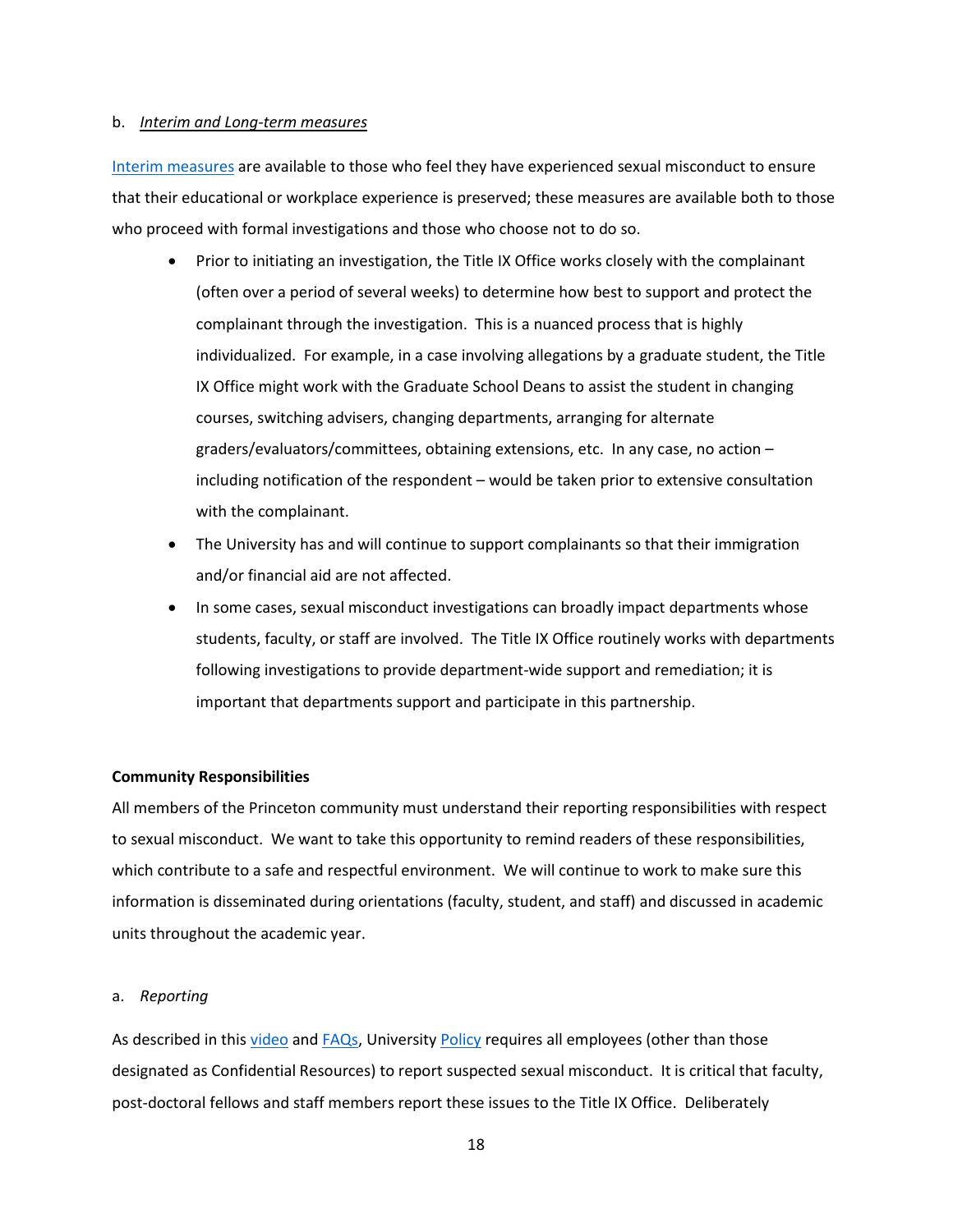withholding knowledge regarding sexual misconduct is a violation of University policy that can result in severe discipline for those who fail to report. Reporting sexual misconduct guarantees that those who believe they have experienced sexual misconduct are uniformly provided with information regarding resources, options, and accommodations that are available to them (and this information is best provided through the Title IX Office). Additionally, reporting sexual misconduct allows the University to consider the best interests of the whole campus community, including whether the alleged conduct presents a continued serious threat.

It is helpful for members of the community to understand what transpires when a report is made to the Title IX Office. Reports are treated as highly private matters, necessitating the utmost discretion. Most often, a person making a report to the Title IX Office is seeking information about options and resources. In the vast majority of these situations, a report will result only in the provision of information (relating to confidential resources, reporting options, and accommodations) to the person who makes the report. In a small percentage of situations (for example, in situations involving weapons or in which the alleged perpetrator is a repeat offender), the Title IX Office will ask the person who believes she or he has experienced harassment to meet to discuss potential further action. The [Title IX](https://sexualmisconduct.princeton.edu/coordinator) an[d SHARE](https://share.princeton.edu/) offices can answer questions about how to report and what happens when a matter is reported.

We recognize that reporting suspected sexual misconduct, particularly when it may involve colleagues, is difficult. It is not uncommon for individuals to rationalize away the need to report because "it's just a rumor," "I didn't see or hear anything personally," or "I didn't want to ruin someone's career." However, the University's expectation is that members of our community will treat sharing and reporting these types of concerns as the norm. It is only through reporting that we are able to protect those who feel they have been harassed from harm, and to investigate, and if appropriate discipline (or set the record straight concerning) those accused of violating our policies and community standards. Prompt reporting allows the University to identify potential repeat behavior that might be affecting multiple individuals unbeknownst to them. Prompt reporting also benefits those who may have inadvertently engaged in conduct that made others around them uncomfortable, as upon being so advised they will be in a position to modify their conduct.